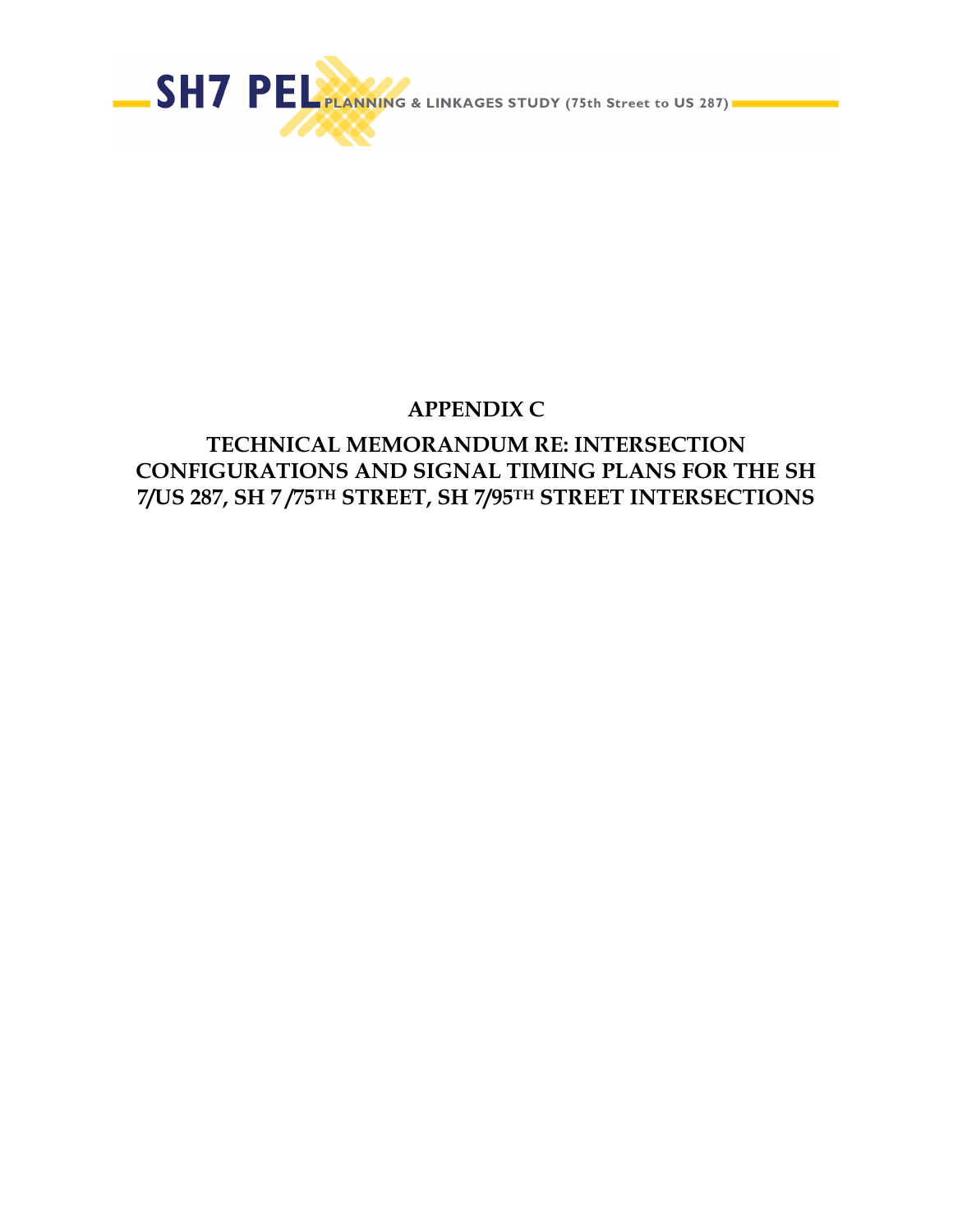

# MEMORANDUM

| TO:             | Marc Ambrosi, Boulder County                                            |
|-----------------|-------------------------------------------------------------------------|
| FROM:           | D. Holly Buck, PE, PTP, Kevin R. Maddoux, AICP, CEP, Tyler Spurlock, EI |
| <b>DATE:</b>    | January 17, 2018                                                        |
| <b>SUBJECT:</b> | State Highway 7 Bus Rapid Transit (115138-01)                           |

As part of the SH 7 PEL traffic analysis, various intersection configurations and signal timing plans were reviewed for the US 287, 95<sup>th</sup> and 75<sup>th</sup> Street intersections with SH 7. This analysis provided an understanding about what improvements could be implemented to reduce queues and delays along the corridor as well as what enhancements would improve transit travel time and reliability. The analysis year is 2040. The projected traffic volumes were developed using the Denver Regional Council of Government's (DRCOG) 2040 Compass model which includes approved land use and the fiscally constrained transportation network improvements. Synchro version 10 and methodology from the *Highway Capacity Manual* 6th Edition, Transportation Research Board, 2017 were used for the analysis (updated January 17, 2018).

### *Analysis Summary*

Intersection capacity and queuing analyses were conducted for the three signalized study area intersections for the year 2040. The basis of the analysis is the latest count data collected by DRCOG for each intersection. Turning movement counts were projected for the year 2040 and those traffic volumes were analyzed for up to five (5) scenarios per intersection.

- Scenario I
	- o Each intersection was analyzed with existing lane geometry.
- Scenario 2
	- $\circ$  SH 7 intersections with 95<sup>th</sup> and US 287 were analyzed with proposed geometric improvements.
- Scenario  $3$  (a, b, and c)
	- o The SH 7 intersection with US 287 was analyzed with additional geometric configurations for the east leg of the intersection.

The results of the analyses show that under existing lane geometry the SH  $7/75<sup>th</sup>$  Street intersection continues to operate acceptably in the 2040, but the intersections of SH 7/95<sup>th</sup> Street and SH 7/US 287 require geometric improvements to reduce delay and queueing. **Figure 1** shows the traffic volumes, lane geometry, and projected 95th percentile queue lengths along SH 7. The supporting Synchro worksheets are also included as an attachment to this memorandum. These intersection configurations were evaluated as potential options for future consideration. Further evaluation will be required to identify a final recommendation.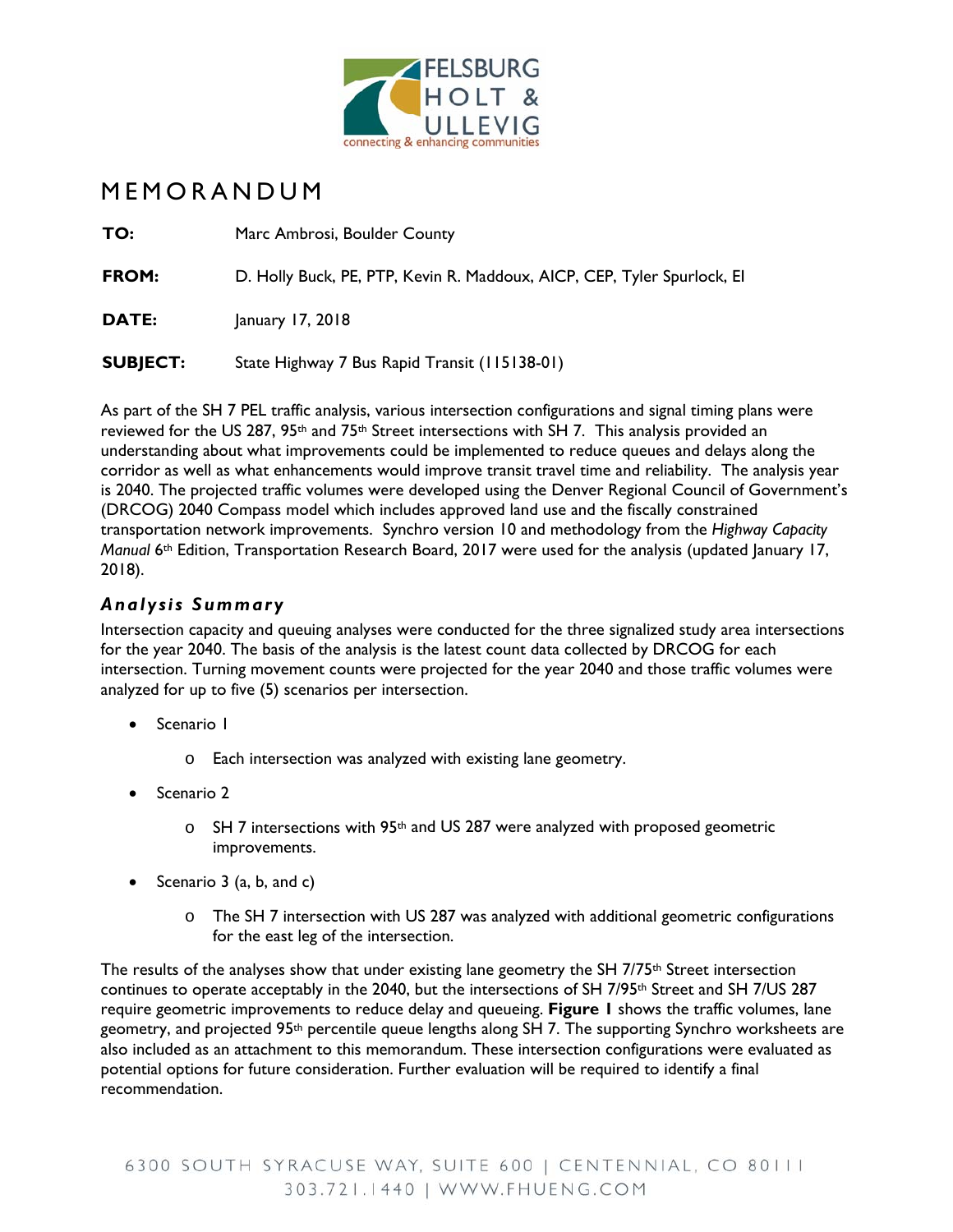

**Figure 1** 2040 Traffic Conditions - Geometry Alternatives

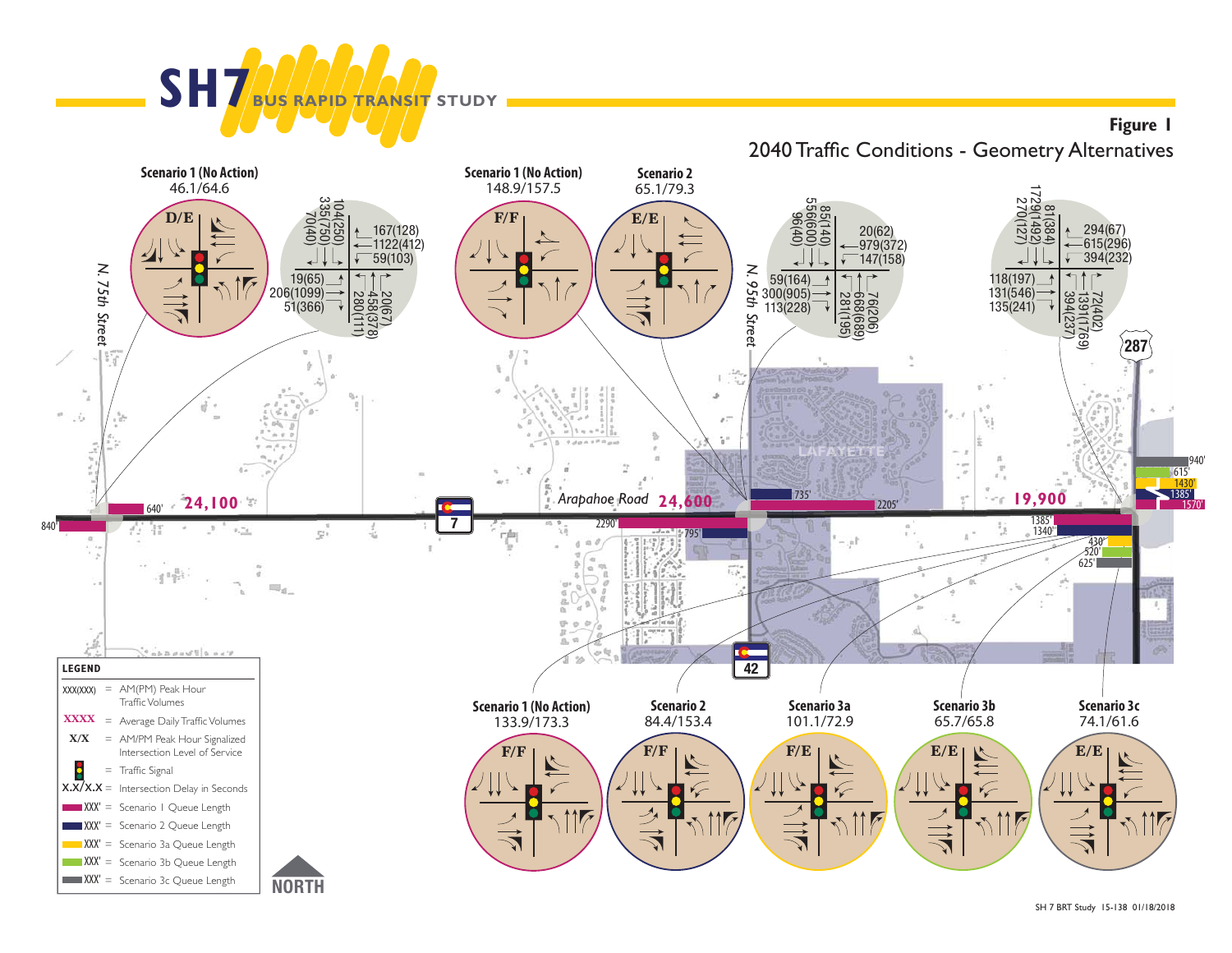## HCM 6th Signalized Intersection Summary 2040 AM Scenario 1 1: 75th St & SH 7 Arapahoe Ave 01/17/2018

|                              | مر               |                  |                  |                  |                |                  |                  |                  |                  |                  |                  |                |
|------------------------------|------------------|------------------|------------------|------------------|----------------|------------------|------------------|------------------|------------------|------------------|------------------|----------------|
| <b>Movement</b>              | EBL              | <b>EBT</b>       | <b>EBR</b>       | <b>WBL</b>       | <b>WBT</b>     | <b>WBR</b>       | <b>NBL</b>       | <b>NBT</b>       | <b>NBR</b>       | <b>SBL</b>       | <b>SBT</b>       | <b>SBR</b>     |
| Lane Configurations          | ۲                | ↟↟               | ۴                | ۲                | ↟↟             | ۴                | ካነ               | ٠                | ۴                | ካካ               | ↟                | ۴              |
| Traffic Volume (veh/h)       | 19               | 206              | 51               | 59               | 1122           | 167              | 280              | 458              | 20               | 104              | 335              | 70             |
| Future Volume (veh/h)        | 19               | 206              | 51               | 59               | 1122           | 167              | 280              | 458              | 20               | 104              | 335              | 70             |
| Initial Q (Qb), veh          | $\boldsymbol{0}$ | $\boldsymbol{0}$ | $\mathbf{0}$     | $\boldsymbol{0}$ | $\mathbf 0$    | $\boldsymbol{0}$ | $\boldsymbol{0}$ | $\boldsymbol{0}$ | $\overline{0}$   | $\boldsymbol{0}$ | $\boldsymbol{0}$ | $\overline{0}$ |
| Ped-Bike Adj(A_pbT)          | 1.00             |                  | 1.00             | 1.00             |                | 1.00             | 1.00             |                  | 1.00             | 1.00             |                  | 1.00           |
| Parking Bus, Adj             | 1.00             | 1.00             | 1.00             | 1.00             | 1.00           | 1.00             | 1.00             | 1.00             | 1.00             | 1.00             | 1.00             | 1.00           |
| Work Zone On Approach        |                  | N <sub>0</sub>   |                  |                  | N <sub>0</sub> |                  |                  | N <sub>o</sub>   |                  |                  | N <sub>0</sub>   |                |
| Adj Sat Flow, veh/h/ln       | 1870             | 1870             | 1870             | 1870             | 1870           | 1870             | 1870             | 1870             | 1870             | 1870             | 1870             | 1870           |
| Adj Flow Rate, veh/h         | 21               | 224              | $\boldsymbol{0}$ | 64               | 1220           | $\boldsymbol{0}$ | 304              | 498              | 0                | 113              | 364              | $\mathbf 0$    |
| Peak Hour Factor             | 0.92             | 0.92             | 0.92             | 0.92             | 0.92           | 0.92             | 0.92             | 0.92             | 0.92             | 0.92             | 0.92             | 0.92           |
| Percent Heavy Veh, %         | $\overline{2}$   | $\overline{2}$   | $\overline{2}$   | $\overline{2}$   | $\overline{2}$ | 2                | $\sqrt{2}$       | $\overline{2}$   | $\overline{2}$   | 2                | $\overline{2}$   | $\overline{2}$ |
| Cap, veh/h                   | 143              | 1545             |                  | 554              | 1598           |                  | 352              | 673              |                  | 157              | 568              |                |
| Arrive On Green              | 0.01             | 0.43             | 0.00             | 0.03             | 0.45           | 0.00             | 0.10             | 0.36             | 0.00             | 0.05             | 0.30             | 0.00           |
| Sat Flow, veh/h              | 1781             | 3554             | 1585             | 1781             | 3554           | 1585             | 3456             | 1870             | 1585             | 3456             | 1870             | 1585           |
| Grp Volume(v), veh/h         | 21               | 224              | $\mathbf 0$      | 64               | 1220           | $\boldsymbol{0}$ | 304              | 498              | $\boldsymbol{0}$ | 113              | 364              | $\mathbf 0$    |
| Grp Sat Flow(s), veh/h/ln    | 1781             | 1777             | 1585             | 1781             | 1777           | 1585             | 1728             | 1870             | 1585             | 1728             | 1870             | 1585           |
| $Q$ Serve $(g_s)$ , s        | 1.0              | 5.7              | 0.0              | 3.0              | 43.2           | 0.0              | 13.0             | 34.8             | 0.0              | 4.8              | 25.2             | 0.0            |
| Cycle Q Clear(g_c), s        | 1.0              | 5.7              | 0.0              | 3.0              | 43.2           | 0.0              | 13.0             | 34.8             | 0.0              | 4.8              | 25.2             | 0.0            |
| Prop In Lane                 | 1.00             |                  | 1.00             | 1.00             |                | 1.00             | 1.00             |                  | 1.00             | 1.00             |                  | 1.00           |
| Lane Grp Cap(c), veh/h       | 143              | 1545             |                  | 554              | 1598           |                  | 352              | 673              |                  | 157              | 568              |                |
| $V/C$ Ratio $(X)$            | 0.15             | 0.15             |                  | 0.12             | 0.76           |                  | 0.86             | 0.74             |                  | 0.72             | 0.64             |                |
| Avail Cap(c_a), veh/h        | 170              | 1545             |                  | 554              | 1598           |                  | 461              | 673              |                  | 184              | 568              |                |
| <b>HCM Platoon Ratio</b>     | 1.00             | 1.00             | 1.00             | 1.00             | 1.00           | 1.00             | 1.00             | 1.00             | 1.00             | 1.00             | 1.00             | 1.00           |
| <b>Upstream Filter(I)</b>    | 1.00             | 1.00             | 0.00             | 1.00             | 1.00           | 0.00             | 1.00             | 1.00             | 0.00             | 1.00             | 1.00             | 0.00           |
| Uniform Delay (d), s/veh     | 29.1             | 25.6             | 0.0              | 22.7             | 34.6           | 0.0              | 66.3             | 41.9             | 0.0              | 70.7             | 45.2             | 0.0            |
| Incr Delay (d2), s/veh       | 0.2              | 0.2              | 0.0              | 0.0              | 3.5            | 0.0              | 10.4             | 7.2              | 0.0              | 8.1              | 5.5              | 0.0            |
| Initial Q Delay(d3), s/veh   | 0.0              | 0.0              | 0.0              | 0.0              | 0.0            | 0.0              | 0.0              | 0.0              | 0.0              | 0.0              | 0.0              | 0.0            |
| %ile BackOfQ(95%), veh/ln    | 0.7              | 4.3              | 0.0              | 2.2              | 25.6           | 0.0              | 10.3             | 24.0             | 0.0              | 4.1              | 18.1             | 0.0            |
| Unsig. Movement Delay, s/veh |                  |                  |                  |                  |                |                  |                  |                  |                  |                  |                  |                |
| LnGrp Delay(d), s/veh        | 29.3             | 25.8             | 0.0              | 22.7             | 38.1           | 0.0              | 76.8             | 49.0             | 0.0              | 78.7             | 50.7             | 0.0            |
| LnGrp LOS                    | C                | C                |                  | $\mathsf C$      | D              |                  | E                | D                |                  | E                | D                |                |
| Approach Vol, veh/h          |                  | 245              | $\overline{A}$   |                  | 1284           | $\overline{A}$   |                  | 802              | $\overline{A}$   |                  | 477              | $\overline{A}$ |
| Approach Delay, s/veh        |                  | 26.1             |                  |                  | 37.3           |                  |                  | 59.5             |                  |                  | 57.3             |                |
| Approach LOS                 |                  | $\mathsf C$      |                  |                  | $\mathsf{D}$   |                  |                  | E                |                  |                  | E                |                |
| Timer - Assigned Phs         | $\mathbf{1}$     | $\overline{2}$   | 3                | $\overline{4}$   | 5              | $\mathfrak b$    | 7                | $8\,$            |                  |                  |                  |                |
| Phs Duration (G+Y+Rc), s     | 9.0              | 70.2             | 20.3             | 50.5             | 6.7            | 72.5             | 11.8             | 59.0             |                  |                  |                  |                |
| Change Period (Y+Rc), s      | 5.0              | 5.0              | $5.0\,$          | 5.0              | 5.0            | 5.0              | 5.0              | $5.0$            |                  |                  |                  |                |
| Max Green Setting (Gmax), s  | 4.0              | 64.0             | 20.0             | 42.0             | 4.0            | 64.0             | 8.0              | 54.0             |                  |                  |                  |                |
| Max Q Clear Time (g_c+l1), s | 5.0              | 7.7              | 15.0             | 27.2             | 3.0            | 45.2             | 6.8              | 36.8             |                  |                  |                  |                |
| Green Ext Time (p_c), s      | 0.0              | 2.7              | 0.3              | 1.7              | 0.0            | 12.5             | 0.0              | 2.7              |                  |                  |                  |                |
| <b>Intersection Summary</b>  |                  |                  |                  |                  |                |                  |                  |                  |                  |                  |                  |                |
| <b>HCM 6th Ctrl Delay</b>    |                  |                  | 46.1             |                  |                |                  |                  |                  |                  |                  |                  |                |
| HCM 6th LOS                  |                  |                  | D                |                  |                |                  |                  |                  |                  |                  |                  |                |

#### **Notes**

Unsignalized Delay for [NBR, EBR, WBR, SBR] is excluded from calculations of the approach delay and intersection delay.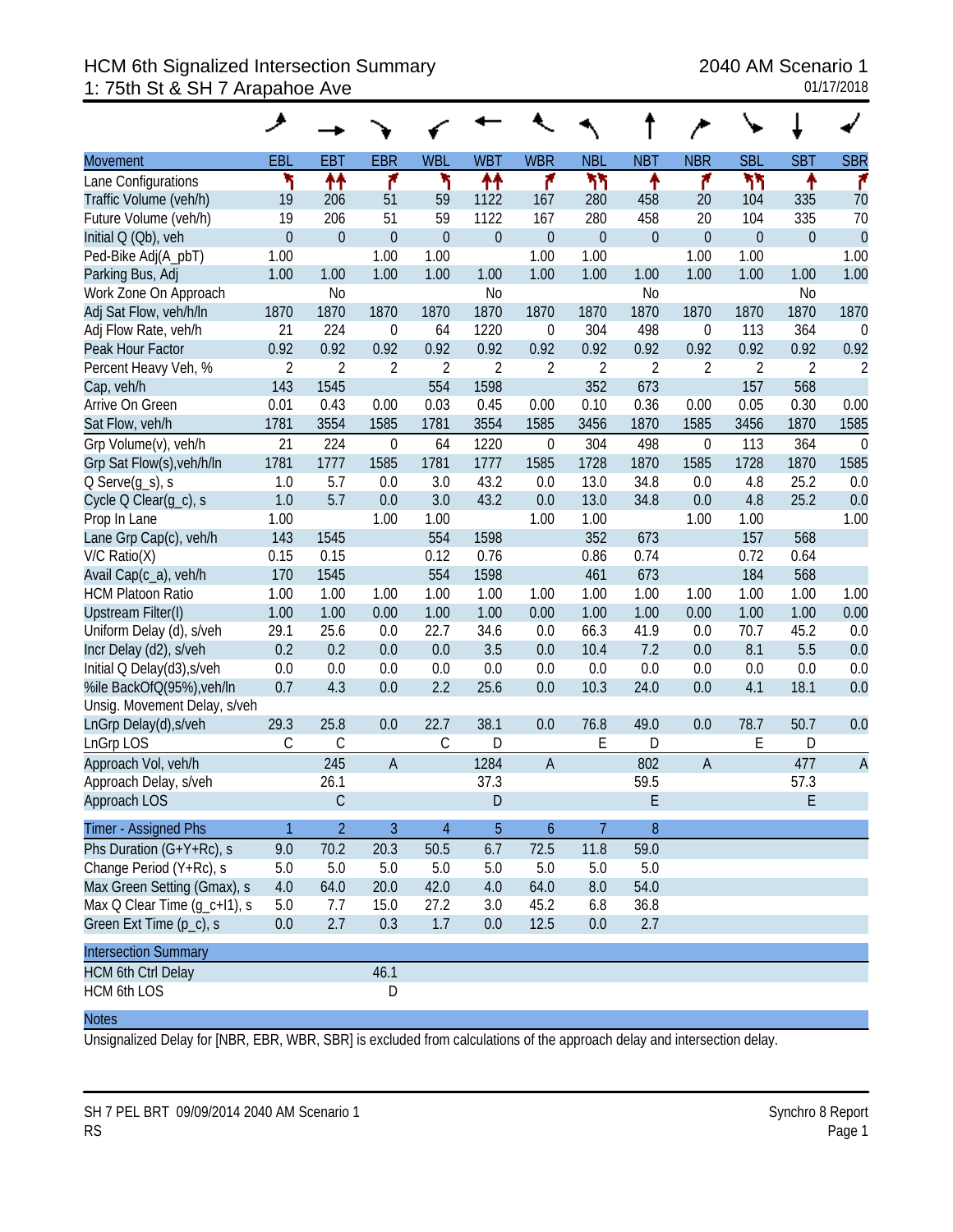## HCM 6th Signalized Intersection Summary 2040 AM Scenario 1 2: 95th St & SH 7 Arapahoe Ave 01/17/2018

|                              | ۶              |                  |                |                  |                  |                  |                  |                  |                |                |                |                |
|------------------------------|----------------|------------------|----------------|------------------|------------------|------------------|------------------|------------------|----------------|----------------|----------------|----------------|
| <b>Movement</b>              | EBL            | EBT              | <b>EBR</b>     | <b>WBL</b>       | <b>WBT</b>       | <b>WBR</b>       | <b>NBL</b>       | <b>NBT</b>       | <b>NBR</b>     | <b>SBL</b>     | <b>SBT</b>     | <b>SBR</b>     |
| Lane Configurations          | ۲              | ↟                | ۴              | ۳                | Ъ                |                  | ۲                | ٠                | ۴              | ۲              | ቶ              | ۴              |
| Traffic Volume (veh/h)       | 59             | 300              | 113            | 147              | 979              | 20               | 281              | 668              | 76             | 85             | 556            | 96             |
| Future Volume (veh/h)        | 59             | 300              | 113            | 147              | 979              | 20               | 281              | 668              | 76             | 85             | 556            | 96             |
| Initial Q (Qb), veh          | $\mathbf 0$    | $\boldsymbol{0}$ | $\overline{0}$ | $\boldsymbol{0}$ | $\mathbf{0}$     | $\boldsymbol{0}$ | $\boldsymbol{0}$ | $\boldsymbol{0}$ | $\mathbf{0}$   | $\overline{0}$ | $\mathbf 0$    | $\mathbf{0}$   |
| Ped-Bike Adj(A_pbT)          | 1.00           |                  | 1.00           | 1.00             |                  | 1.00             | 1.00             |                  | 1.00           | 1.00           |                | 1.00           |
| Parking Bus, Adj             | 1.00           | 1.00             | 1.00           | 1.00             | 1.00             | 1.00             | 1.00             | 1.00             | 1.00           | 1.00           | 1.00           | 1.00           |
| Work Zone On Approach        |                | N <sub>0</sub>   |                |                  | N <sub>o</sub>   |                  |                  | N <sub>0</sub>   |                |                | N <sub>0</sub> |                |
| Adj Sat Flow, veh/h/ln       | 1870           | 1870             | 1870           | 1870             | 1870             | 1870             | 1870             | 1870             | 1870           | 1870           | 1870           | 1870           |
| Adj Flow Rate, veh/h         | 64             | 326              | 123            | 160              | 1064             | 22               | 305              | 726              | 83             | 92             | 604            | 104            |
| Peak Hour Factor             | 0.92           | 0.92             | 0.92           | 0.92             | 0.92             | 0.92             | 0.92             | 0.92             | 0.92           | 0.92           | 0.92           | 0.92           |
| Percent Heavy Veh, %         | $\overline{2}$ | $\overline{2}$   | $\overline{2}$ | $\overline{2}$   | $\overline{2}$   | $\overline{2}$   | $\overline{2}$   | $\overline{2}$   | $\overline{2}$ | $\overline{2}$ | $\overline{2}$ | $\overline{2}$ |
| Cap, veh/h                   | 439            | 1141             | 967            | 184              | 840              | 17               | 214              | 623              | 528            | 71             | 474            | 402            |
| Arrive On Green              | 0.25           | 0.61             | 0.61           | 0.10             | 0.46             | 0.46             | 0.12             | 0.33             | 0.33           | 0.04           | 0.25           | 0.25           |
| Sat Flow, veh/h              | 1781           | 1870             | 1585           | 1781             | 1826             | 38               | 1781             | 1870             | 1585           | 1781           | 1870           | 1585           |
| Grp Volume(v), veh/h         | 64             | 326              | 123            | 160              | $\boldsymbol{0}$ | 1086             | 305              | 726              | 83             | 92             | 604            | 104            |
| Grp Sat Flow(s), veh/h/ln    | 1781           | 1870             | 1585           | 1781             | $\overline{0}$   | 1864             | 1781             | 1870             | 1585           | 1781           | 1870           | 1585           |
| $Q$ Serve $(g_s)$ , s        | 4.2            | 12.3             | 5.3            | 13.3             | 0.0              | 69.0             | 18.0             | 50.0             | 5.5            | 6.0            | 38.0           | 7.9            |
| Cycle Q Clear(q_c), s        | 4.2            | 12.3             | 5.3            | 13.3             | 0.0              | 69.0             | 18.0             | 50.0             | 5.5            | 6.0            | 38.0           | 7.9            |
| Prop In Lane                 | 1.00           |                  | 1.00           | 1.00             |                  | 0.02             | 1.00             |                  | 1.00           | 1.00           |                | 1.00           |
| Lane Grp Cap(c), veh/h       | 439            | 1141             | 967            | 184              | $\mathbf{0}$     | 857              | 214              | 623              | 528            | 71             | 474            | 402            |
| $V/C$ Ratio $(X)$            | 0.15           | 0.29             | 0.13           | 0.87             | 0.00             | 1.27             | 1.43             | 1.16             | 0.16           | 1.29           | 1.27           | 0.26           |
| Avail Cap(c_a), veh/h        | 439            | 1141             | 967            | 261              | $\boldsymbol{0}$ | 857              | 214              | 623              | 528            | 71             | 474            | 402            |
| <b>HCM Platoon Ratio</b>     | 1.00           | 1.00             | 1.00           | 1.00             | 1.00             | 1.00             | 1.00             | 1.00             | 1.00           | 1.00           | 1.00           | 1.00           |
| Upstream Filter(I)           | 1.00           | 1.00             | 1.00           | 1.00             | 0.00             | 1.00             | 1.00             | 1.00             | 1.00           | 1.00           | 1.00           | 1.00           |
| Uniform Delay (d), s/veh     | 44.1           | 13.8             | 14.6           | 66.3             | 0.0              | 40.5             | 66.0             | 50.0             | 35.2           | 72.0           | 56.0           | 44.7           |
| Incr Delay (d2), s/veh       | 0.2            | 0.6              | 0.3            | 19.4             | 0.0              | 129.3            | 217.0            | 90.7             | 0.6            | 203.3          | 139.3          | 1.6            |
| Initial Q Delay(d3), s/veh   | $0.0\,$        | 0.0              | $0.0\,$        | 0.0              | 0.0              | 0.0              | 0.0              | 0.0              | 0.0            | 0.0            | 0.0            | 0.0            |
| %ile BackOfQ(95%), veh/In    | 3.4            | 9.3              | 3.4            | 11.4             | 0.0              | 88.2             | 32.7             | 54.4             | 4.1            | 11.7           | 52.7           | 6.0            |
| Unsig. Movement Delay, s/veh |                |                  |                |                  |                  |                  |                  |                  |                |                |                |                |
| LnGrp Delay(d), s/veh        | 44.3           | 14.4             | 14.8           | 85.7             | 0.0              | 169.8            | 283.0            | 140.7            | 35.8           | 275.3          | 195.3          | 46.3           |
| LnGrp LOS                    | D              | B                | B              | F                | Α                | F                | F                | F                | D              | F              | F              | D              |
| Approach Vol, veh/h          |                | 513              |                |                  | 1246             |                  |                  | 1114             |                |                | 800            |                |
| Approach Delay, s/veh        |                | 18.3             |                |                  | 159.0            |                  |                  | 171.8            |                |                | 185.1          |                |
| Approach LOS                 |                | B                |                |                  | F                |                  |                  | F                |                |                | F              |                |
| Timer - Assigned Phs         |                | $\overline{2}$   | 3              | 4                | 5                | 6                | 7                | $8\phantom{1}$   |                |                |                |                |
| Phs Duration (G+Y+Rc), s     | 20.5           | 98.5             | 23.0           | 43.0             | 44.0             | 75.0             | 11.0             | 55.0             |                |                |                |                |
| Change Period (Y+Rc), s      | 5.0            | 6.0              | 5.0            | 5.0              | 6.0              | $*6$             | 5.0              | 5.0              |                |                |                |                |
| Max Green Setting (Gmax), s  | 22.0           | 51.0             | 18.0           | 38.0             | 4.0              | $*69$            | 6.0              | 50.0             |                |                |                |                |
| Max Q Clear Time (g_c+l1), s | 15.3           | 14.3             | 20.0           | 40.0             | 6.2              | 71.0             | 8.0              | 52.0             |                |                |                |                |
| Green Ext Time (p_c), s      | 0.2            | 2.6              | 0.0            | 0.0              | 0.0              | 0.0              | 0.0              | 0.0              |                |                |                |                |
| <b>Intersection Summary</b>  |                |                  |                |                  |                  |                  |                  |                  |                |                |                |                |
| <b>HCM 6th Ctrl Delay</b>    |                |                  | 148.9          |                  |                  |                  |                  |                  |                |                |                |                |
| <b>HCM 6th LOS</b>           |                |                  | F              |                  |                  |                  |                  |                  |                |                |                |                |

#### **Notes**

\* HCM 6th computational engine requires equal clearance times for the phases crossing the barrier.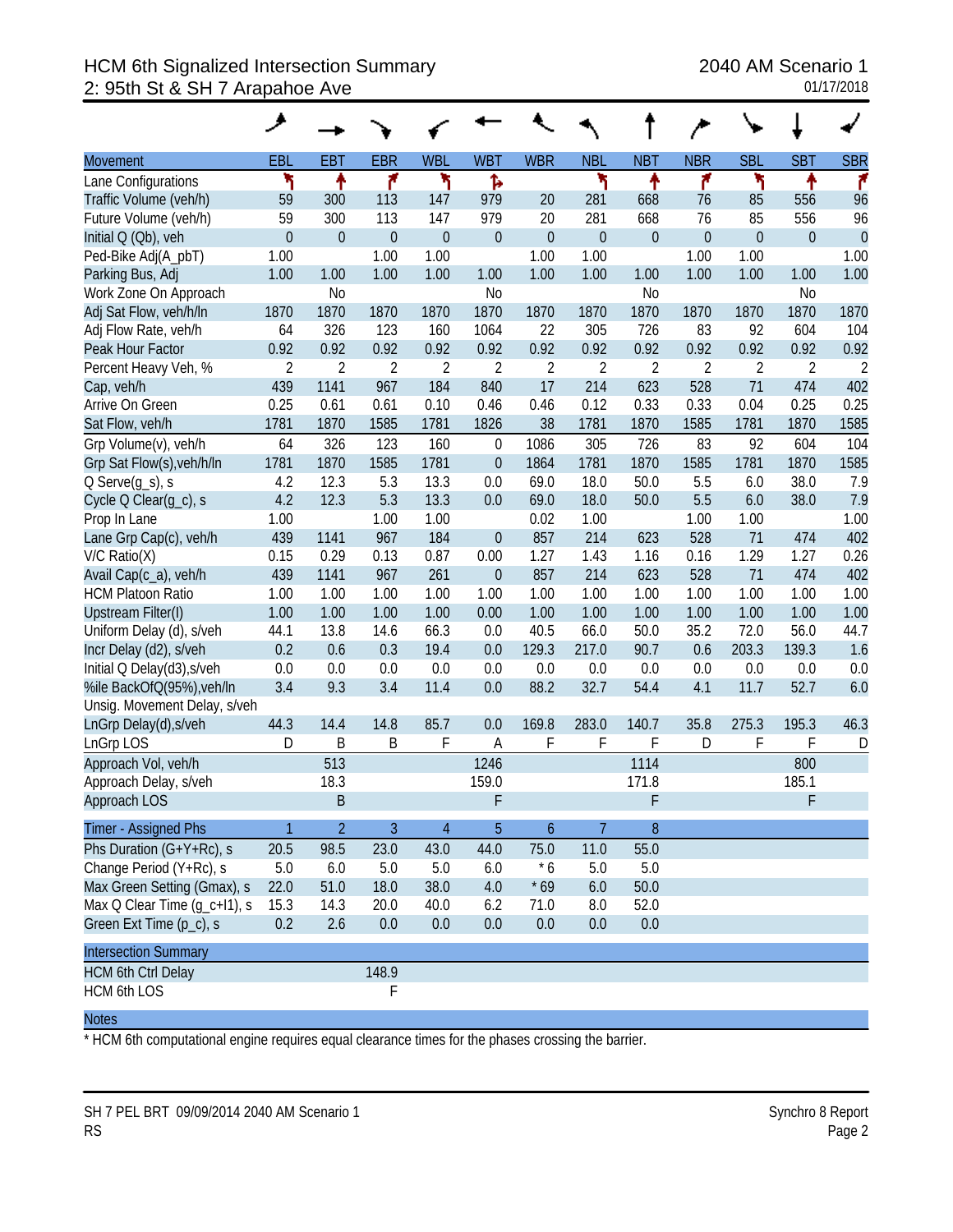|                              | مر               |                |                  |                |                  |                  |                  |                |                  |             |                  |                |
|------------------------------|------------------|----------------|------------------|----------------|------------------|------------------|------------------|----------------|------------------|-------------|------------------|----------------|
| <b>Movement</b>              | EBL              | <b>EBT</b>     | <b>EBR</b>       | <b>WBL</b>     | <b>WBT</b>       | <b>WBR</b>       | <b>NBL</b>       | <b>NBT</b>     | <b>NBR</b>       | <b>SBL</b>  | <b>SBT</b>       | <b>SBR</b>     |
| Lane Configurations          | ۲                | ቶ              | ۴                | ۲              | ۰                | ۴                | ۲                | ↟↟             | ۴                | ۲           | ↟↟               | r              |
| Traffic Volume (veh/h)       | 118              | 131            | 135              | 394            | 615              | 294              | 394              | 1391           | 72               | 81          | 1729             | 270            |
| Future Volume (veh/h)        | 118              | 131            | 135              | 394            | 615              | 294              | 394              | 1391           | 72               | 81          | 1729             | 270            |
| Initial Q (Qb), veh          | $\boldsymbol{0}$ | $\mathbf 0$    | $\overline{0}$   | $\overline{0}$ | $\boldsymbol{0}$ | $\mathbf 0$      | $\boldsymbol{0}$ | $\mathbf 0$    | $\boldsymbol{0}$ | $\mathbf 0$ | $\boldsymbol{0}$ | $\mathbf{0}$   |
| Ped-Bike Adj(A_pbT)          | 1.00             |                | 1.00             | 1.00           |                  | 1.00             | 1.00             |                | 1.00             | 1.00        |                  | 1.00           |
| Parking Bus, Adj             | 1.00             | 1.00           | 1.00             | 1.00           | 1.00             | 1.00             | 1.00             | 1.00           | 1.00             | 1.00        | 1.00             | 1.00           |
| Work Zone On Approach        |                  | N <sub>o</sub> |                  |                | N <sub>o</sub>   |                  |                  | N <sub>0</sub> |                  |             | N <sub>0</sub>   |                |
| Adj Sat Flow, veh/h/ln       | 1870             | 1870           | 1870             | 1870           | 1870             | 1870             | 1870             | 1870           | 1870             | 1870        | 1870             | 1870           |
| Adj Flow Rate, veh/h         | 128              | 142            | $\boldsymbol{0}$ | 428            | 668              | $\mathbf 0$      | 428              | 1512           | $\boldsymbol{0}$ | 88          | 1879             | 293            |
| Peak Hour Factor             | 0.92             | 0.92           | 0.92             | 0.92           | 0.92             | 0.92             | 0.92             | 0.92           | 0.92             | 0.92        | 0.92             | 0.92           |
| Percent Heavy Veh, %         | $\overline{2}$   | $\overline{2}$ | $\overline{2}$   | $\overline{2}$ | $\overline{2}$   | $\overline{2}$   | $\overline{2}$   | 2              | $\overline{2}$   | 2           | 2                | $\overline{2}$ |
| Cap, veh/h                   | 107              | 274            |                  | 337            | 486              |                  | 996              | 1753           |                  | 818         | 1398             | 623            |
| Arrive On Green              | 0.03             | 0.15           | 0.00             | 0.16           | 0.26             | 0.00             | 0.56             | 0.49           | 0.00             | 0.46        | 0.39             | 0.39           |
| Sat Flow, veh/h              | 1781             | 1870           | 1585             | 1781           | 1870             | 1585             | 1781             | 3554           | 1585             | 1781        | 3554             | 1585           |
| Grp Volume(v), veh/h         | 128              | 142            | $\mathbf 0$      | 428            | 668              | $\boldsymbol{0}$ | 428              | 1512           | $\mathbf 0$      | 88          | 1879             | 293            |
| Grp Sat Flow(s), veh/h/ln    | 1781             | 1870           | 1585             | 1781           | 1870             | 1585             | 1781             | 1777           | 1585             | 1781        | 1777             | 1585           |
| $Q$ Serve $(g_s)$ , s        | 5.0              | 10.5           | 0.0              | 24.0           | 39.0             | 0.0              | 20.9             | 56.3           | 0.0              | 4.2         | 59.0             | 20.6           |
| Cycle Q Clear(g_c), s        | 5.0              | 10.5           | 0.0              | 24.0           | 39.0             | 0.0              | 20.9             | 56.3           | 0.0              | 4.2         | 59.0             | 20.6           |
| Prop In Lane                 | 1.00             |                | 1.00             | 1.00           |                  | 1.00             | 1.00             |                | 1.00             | 1.00        |                  | 1.00           |
| Lane Grp Cap(c), veh/h       | 107              | 274            |                  | 337            | 486              |                  | 996              | 1753           |                  | 818         | 1398             | 623            |
| $V/C$ Ratio $(X)$            | 1.19             | 0.52           |                  | 1.27           | 1.37             |                  | 0.43             | 0.86           |                  | 0.11        | 1.34             | 0.47           |
| Avail Cap(c_a), veh/h        | 107              | 274            |                  | 337            | 486              |                  | 996              | 1753           |                  | 818         | 1398             | 623            |
| <b>HCM Platoon Ratio</b>     | 1.00             | 1.00           | 1.00             | 1.00           | 1.00             | 1.00             | 1.00             | 1.00           | 1.00             | 1.00        | 1.00             | 1.00           |
| Upstream Filter(I)           | 1.00             | 1.00           | 0.00             | 1.00           | 1.00             | 0.00             | 1.00             | 1.00           | 0.00             | 1.00        | 1.00             | 1.00           |
| Uniform Delay (d), s/veh     | 71.4             | 59.1           | 0.0              | 53.9           | 55.5             | 0.0              | 19.2             | 33.5           | 0.0              | 23.1        | 45.5             | 33.9           |
| Incr Delay (d2), s/veh       | 147.4            | 1.7            | 0.0              | 142.8          | 180.8            | 0.0              | 0.3              | 5.9            | 0.0              | 0.1         | 159.8            | 2.5            |
| Initial Q Delay(d3), s/veh   | 0.0              | 0.0            | 0.0              | 0.0            | 0.0              | 0.0              | 0.0              | 0.0            | 0.0              | 0.0         | 0.0              | 0.0            |
| %ile BackOfQ(95%), veh/ln    | 13.8             | 8.7            | 0.0              | 37.1           | 62.8             | 0.0              | 12.9             | 31.9           | 0.0              | 3.1         | 81.4             | 13.1           |
| Unsig. Movement Delay, s/veh |                  |                |                  |                |                  |                  |                  |                |                  |             |                  |                |
| LnGrp Delay(d), s/veh        | 218.8            | 60.8           | 0.0              | 196.7          | 236.3            | 0.0              | 19.5             | 39.4           | 0.0              | 23.1        | 205.3            | 36.4           |
| LnGrp LOS                    | F                | E              |                  | F              | F                |                  | B                | D              |                  | С           | F                | D              |
| Approach Vol, veh/h          |                  | 270            | $\overline{A}$   |                | 1096             | $\overline{A}$   |                  | 1940           | A                |             | 2260             |                |
| Approach Delay, s/veh        |                  | 135.7          |                  |                | 220.8            |                  |                  | 35.0           |                  |             | 176.3            |                |
| Approach LOS                 |                  | F              |                  |                | F                |                  |                  | D              |                  |             | F                |                |
| Timer - Assigned Phs         | 1                | $\overline{2}$ | $\overline{3}$   | $\overline{4}$ | 5                | $\boldsymbol{6}$ | 7                | 8              |                  |             |                  |                |
| Phs Duration (G+Y+Rc), s     | 74.1             | 81.0           | 28.0             | 28.0           | 89.1             | 66.0             | 11.0             | 45.0           |                  |             |                  |                |
| Change Period (Y+Rc), s      | 5.0              | 7.0            | 4.0              | 6.0            | 5.0              | 7.0              | 6.0              | $*6$           |                  |             |                  |                |
| Max Green Setting (Gmax), s  | 10.0             | 74.0           | 24.0             | 20.0           | 25.0             | 59.0             | 5.0              | $*39$          |                  |             |                  |                |
| Max Q Clear Time (g_c+l1), s | 6.2              | 58.3           | 26.0             | 12.5           | 22.9             | 61.0             | 7.0              | 41.0           |                  |             |                  |                |
| Green Ext Time (p_c), s      | 0.0              | 8.8            | 0.0              | 0.3            | 0.3              | 0.0              | 0.0              | 0.0            |                  |             |                  |                |
| <b>Intersection Summary</b>  |                  |                |                  |                |                  |                  |                  |                |                  |             |                  |                |
| <b>HCM 6th Ctrl Delay</b>    |                  |                | 133.9            |                |                  |                  |                  |                |                  |             |                  |                |
| HCM 6th LOS                  |                  |                | F                |                |                  |                  |                  |                |                  |             |                  |                |

\* HCM 6th computational engine requires equal clearance times for the phases crossing the barrier. Unsignalized Delay for [NBR, EBR, WBR] is excluded from calculations of the approach delay and intersection delay.

SH 7 PEL BRT 09/09/2014 2040 AM Scenario 1 Synchro 8 Report RS Page 3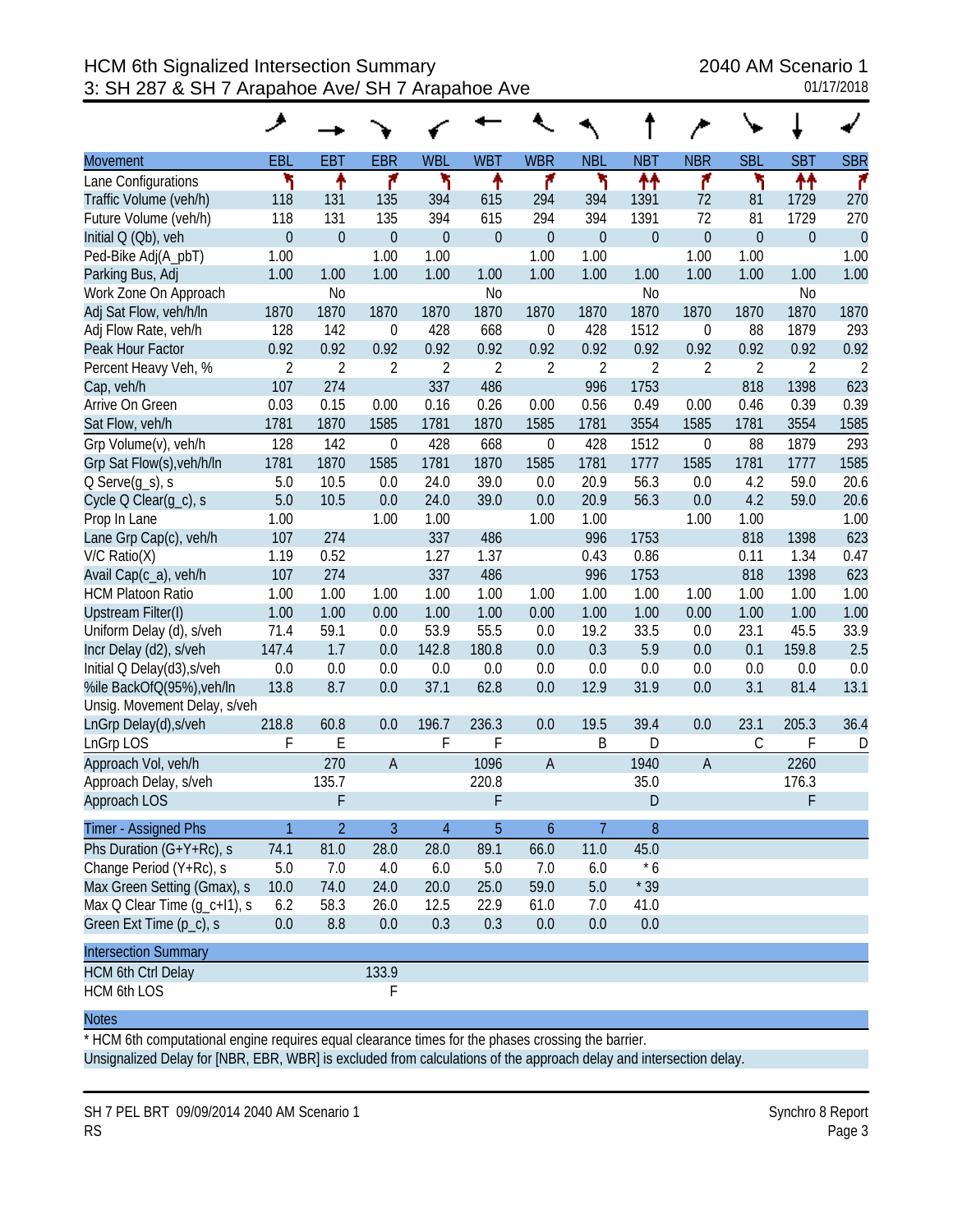## HCM 6th Signalized Intersection Summary 2040 PM Scenario 1 1: 75th St & SH 7 Arapahoe Ave 01/17/2018

|                              | ◢              |                  |                  |                |                  |                  |                  |                |                  |             |                |                |
|------------------------------|----------------|------------------|------------------|----------------|------------------|------------------|------------------|----------------|------------------|-------------|----------------|----------------|
| Movement                     | EBL            | EB <sub>1</sub>  | <b>EBR</b>       | <b>WBL</b>     | <b>WBT</b>       | <b>WBR</b>       | <b>NBL</b>       | <b>NBT</b>     | <b>NBR</b>       | <b>SBL</b>  | <b>SBT</b>     | <b>SBR</b>     |
| Lane Configurations          | ۲              | ↟↟               | ۴                | ۲              | ↟↟               | ۴                | ካካ               | ۸              | ۴                | ካነ          | ↟              | ۴              |
| Traffic Volume (veh/h)       | 65             | 1099             | 366              | 103            | 412              | 128              | 111              | 378            | 67               | 250         | 750            | 40             |
| Future Volume (veh/h)        | 65             | 1099             | 366              | 103            | 412              | 128              | 111              | 378            | 67               | 250         | 750            | 40             |
| Initial Q (Qb), veh          | $\overline{0}$ | $\boldsymbol{0}$ | $\overline{0}$   | $\theta$       | $\boldsymbol{0}$ | $\boldsymbol{0}$ | $\boldsymbol{0}$ | $\theta$       | $\overline{0}$   | $\mathbf 0$ | $\overline{0}$ | $\mathbf{0}$   |
| Ped-Bike Adj(A_pbT)          | 1.00           |                  | 1.00             | 1.00           |                  | 1.00             | 1.00             |                | 1.00             | 1.00        |                | 1.00           |
| Parking Bus, Adj             | 1.00           | 1.00             | 1.00             | 1.00           | 1.00             | 1.00             | 1.00             | 1.00           | 1.00             | 1.00        | 1.00           | 1.00           |
| Work Zone On Approach        |                | N <sub>0</sub>   |                  |                | N <sub>0</sub>   |                  |                  | N <sub>o</sub> |                  |             | N <sub>0</sub> |                |
| Adj Sat Flow, veh/h/ln       | 1870           | 1870             | 1870             | 1870           | 1870             | 1870             | 1870             | 1870           | 1870             | 1870        | 1870           | 1870           |
| Adj Flow Rate, veh/h         | 71             | 1195             | $\boldsymbol{0}$ | 112            | 448              | 0                | 121              | 411            | 0                | 272         | 815            | $\overline{0}$ |
| Peak Hour Factor             | 0.92           | 0.92             | 0.92             | 0.92           | 0.92             | 0.92             | 0.92             | 0.92           | 0.92             | 0.92        | 0.92           | 0.92           |
| Percent Heavy Veh, %         | $\overline{2}$ | $\overline{2}$   | $\sqrt{2}$       | $\overline{2}$ | $\overline{2}$   | $\overline{2}$   | $\overline{2}$   | $\overline{2}$ | $\overline{2}$   | 2           | $\overline{2}$ | $\overline{2}$ |
| Cap, veh/h                   | 338            | 1208             |                  | 110            | 1208             |                  | 138              | 748            |                  | 322         | 848            |                |
| Arrive On Green              | 0.03           | 0.34             | 0.00             | 0.03           | 0.34             | 0.00             | 0.04             | 0.40           | 0.00             | 0.09        | 0.45           | 0.00           |
| Sat Flow, veh/h              | 1781           | 3554             | 1585             | 1781           | 3554             | 1585             | 3456             | 1870           | 1585             | 3456        | 1870           | 1585           |
| Grp Volume(v), veh/h         | 71             | 1195             | $\mathbf 0$      | 112            | 448              | $\boldsymbol{0}$ | 121              | 411            | $\boldsymbol{0}$ | 272         | 815            | $\mathbf 0$    |
| Grp Sat Flow(s), veh/h/ln    | 1781           | 1777             | 1585             | 1781           | 1777             | 1585             | 1728             | 1870           | 1585             | 1728        | 1870           | 1585           |
| $Q$ Serve $(g_s)$ , s        | 3.9            | 50.2             | 0.0              | 5.0            | 14.3             | 0.0              | 5.2              | 25.3           | 0.0              | 11.6        | 63.3           | 0.0            |
| Cycle Q Clear(g_c), s        | 3.9            | 50.2             | 0.0              | 5.0            | 14.3             | 0.0              | 5.2              | 25.3           | 0.0              | 11.6        | 63.3           | 0.0            |
| Prop In Lane                 | 1.00           |                  | 1.00             | 1.00           |                  | 1.00             | 1.00             |                | 1.00             | 1.00        |                | 1.00           |
| Lane Grp Cap(c), veh/h       | 338            | 1208             |                  | 110            | 1208             |                  | 138              | 748            |                  | 322         | 848            |                |
| $V/C$ Ratio $(X)$            | 0.21           | 0.99             |                  | 1.02           | 0.37             |                  | 0.88             | 0.55           |                  | 0.84        | 0.96           |                |
| Avail Cap(c_a), veh/h        | 338            | 1208             |                  | 110            | 1208             |                  | 138              | 748            |                  | 415         | 848            |                |
| <b>HCM Platoon Ratio</b>     | 1.00           | 1.00             | 1.00             | 1.00           | 1.00             | 1.00             | 1.00             | 1.00           | 1.00             | 1.00        | 1.00           | 1.00           |
| Upstream Filter(I)           | 1.00           | 1.00             | 0.00             | 1.00           | 1.00             | 0.00             | 1.00             | 1.00           | 0.00             | 1.00        | 1.00           | 0.00           |
| Uniform Delay (d), s/veh     | 31.4           | 49.2             | 0.0              | 46.1           | 37.4             | 0.0              | 71.6             | 34.6           | 0.0              | 66.9        | 39.7           | 0.0            |
| Incr Delay (d2), s/veh       | 0.3            | 23.2             | 0.0              | 90.8           | 0.2              | 0.0              | 42.1             | 2.9            | 0.0              | 11.9        | 22.8           | 0.0            |
| Initial Q Delay(d3), s/veh   | 0.0            | 0.0              | 0.0              | 0.0            | 0.0              | 0.0              | 0.0              | 0.0            | 0.0              | 0.0         | 0.0            | 0.0            |
| %ile BackOfQ(95%), veh/In    | 3.0            | 33.5             | 0.0              | 8.1            | 10.5             | 0.0              | 5.6              | 17.7           | 0.0              | 9.5         | 42.5           | 0.0            |
| Unsig. Movement Delay, s/veh |                |                  |                  |                |                  |                  |                  |                |                  |             |                |                |
| LnGrp Delay(d), s/veh        | 31.7           | 72.4             | 0.0              | 136.9          | 37.6             | 0.0              | 113.7            | 37.5           | 0.0              | 78.9        | 62.5           | 0.0            |
| LnGrp LOS                    | $\mathcal{C}$  | E                |                  | F              | D                |                  | F                | D              |                  | Ε           | E              |                |
| Approach Vol, veh/h          |                | 1266             | $\overline{A}$   |                | 560              | $\overline{A}$   |                  | 532            | $\overline{A}$   |             | 1087           | $\overline{A}$ |
| Approach Delay, s/veh        |                | 70.1             |                  |                | 57.4             |                  |                  | 54.8           |                  |             | 66.6           |                |
| Approach LOS                 |                | E                |                  |                | E                |                  |                  | D              |                  |             | E              |                |
| Timer - Assigned Phs         | $\mathbf{1}$   | $\overline{2}$   | 3                | $\overline{4}$ | 5                | 6                | 7                | 8              |                  |             |                |                |
| Phs Duration (G+Y+Rc), s     | 19.0           | 65.0             | 10.0             | 56.0           | 11.0             | 73.0             | 10.0             | 56.0           |                  |             |                |                |
| Change Period (Y+Rc), s      | 5.0            | 5.0              | 5.0              | 5.0            | 5.0              | 5.0              | 5.0              | 5.0            |                  |             |                |                |
| Max Green Setting (Gmax), s  | 18.0           | 56.0             | 5.0              | 51.0           | 6.0              | 68.0             | 5.0              | 51.0           |                  |             |                |                |
| Max Q Clear Time (g_c+l1), s | 13.6           | 27.3             | 7.0              | 52.2           | 7.2              | 65.3             | 5.9              | 16.3           |                  |             |                |                |
| Green Ext Time (p_c), s      | 0.4            | 2.5              | 0.0              | 0.0            | 0.0              | 1.3              | 0.0              | 3.3            |                  |             |                |                |
| <b>Intersection Summary</b>  |                |                  |                  |                |                  |                  |                  |                |                  |             |                |                |
| <b>HCM 6th Ctrl Delay</b>    |                |                  | 64.6             |                |                  |                  |                  |                |                  |             |                |                |
| <b>HCM 6th LOS</b>           |                |                  | E                |                |                  |                  |                  |                |                  |             |                |                |

#### **Notes**

Unsignalized Delay for [NBR, EBR, WBR, SBR] is excluded from calculations of the approach delay and intersection delay.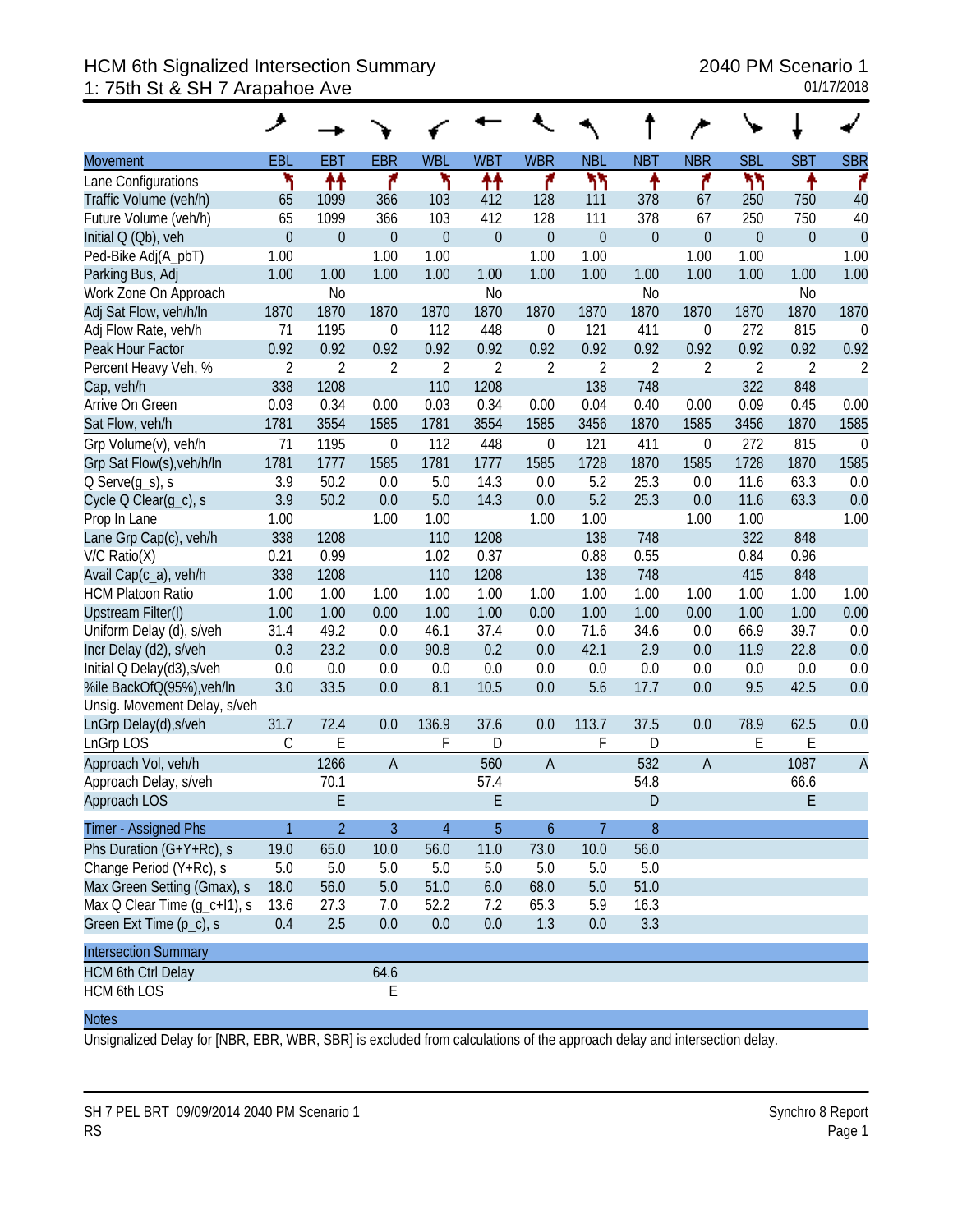## HCM 6th Signalized Intersection Summary 2040 PM Scenario 1 2: 95th St & SH 7 Arapahoe Ave 01/17/2018

| <b>Movement</b>              | EBL              | <b>EBT</b>       | <b>EBR</b>       | <b>WBL</b>     | <b>WBT</b>       | <b>WBR</b>       | <b>NBL</b>       | <b>NBT</b>       | <b>NBR</b>       | <b>SBL</b>       | <b>SBT</b>     | <b>SBR</b>     |
|------------------------------|------------------|------------------|------------------|----------------|------------------|------------------|------------------|------------------|------------------|------------------|----------------|----------------|
| Lane Configurations          | ۳                | ቶ                | ۴                | ۳              | Ъ                |                  | ۲                | ٠                | ۴                | ۲                | ↟              | ۴              |
| Traffic Volume (veh/h)       | 164              | 905              | 228              | 158            | 372              | 62               | 195              | 689              | 206              | 140              | 600            | 40             |
| Future Volume (veh/h)        | 164              | 905              | 228              | 158            | 372              | 62               | 195              | 689              | 206              | 140              | 600            | 40             |
| Initial Q (Qb), veh          | $\boldsymbol{0}$ | $\boldsymbol{0}$ | $\boldsymbol{0}$ | $\theta$       | $\mathbf{0}$     | $\boldsymbol{0}$ | $\boldsymbol{0}$ | $\boldsymbol{0}$ | $\boldsymbol{0}$ | $\boldsymbol{0}$ | $\mathbf 0$    | $\theta$       |
| Ped-Bike Adj(A_pbT)          | 1.00             |                  | 1.00             | 1.00           |                  | 1.00             | 1.00             |                  | 1.00             | 1.00             |                | 1.00           |
| Parking Bus, Adj             | 1.00             | 1.00             | 1.00             | 1.00           | 1.00             | 1.00             | 1.00             | 1.00             | 1.00             | 1.00             | 1.00           | 1.00           |
| Work Zone On Approach        |                  | N <sub>0</sub>   |                  |                | N <sub>0</sub>   |                  |                  | N <sub>0</sub>   |                  |                  | N <sub>0</sub> |                |
| Adj Sat Flow, veh/h/ln       | 1870             | 1870             | 1870             | 1870           | 1870             | 1870             | 1870             | 1870             | 1870             | 1870             | 1870           | 1870           |
| Adj Flow Rate, veh/h         | 178              | 984              | 248              | 172            | 404              | 67               | 212              | 749              | 224              | 152              | 652            | 43             |
| Peak Hour Factor             | 0.92             | 0.92             | 0.92             | 0.92           | 0.92             | 0.92             | 0.92             | 0.92             | 0.92             | 0.92             | 0.92           | 0.92           |
| Percent Heavy Veh, %         | $\overline{2}$   | $\overline{2}$   | $\overline{2}$   | $\overline{2}$ | $\overline{2}$   | $\overline{2}$   | $\overline{2}$   | $\overline{2}$   | $\overline{2}$   | $\overline{2}$   | $\overline{2}$ | $\overline{2}$ |
| Cap, veh/h                   | 332              | 723              | 645              | 119            | 438              | 73               | 154              | 599              | 507              | 119              | 561            | 476            |
| Arrive On Green              | 0.19             | 0.41             | 0.41             | 0.07           | 0.28             | 0.28             | 0.09             | 0.32             | 0.32             | 0.07             | 0.30           | 0.30           |
| Sat Flow, veh/h              | 1781             | 1777             | 1585             | 1781           | 1564             | 259              | 1781             | 1870             | 1585             | 1781             | 1870           | 1585           |
| Grp Volume(v), veh/h         | 178              | 984              | 248              | 172            | $\boldsymbol{0}$ | 471              | 212              | 749              | 224              | 152              | 652            | 43             |
| Grp Sat Flow(s), veh/h/ln    | 1781             | 1777             | 1585             | 1781           | $\overline{0}$   | 1824             | 1781             | 1870             | 1585             | 1781             | 1870           | 1585           |
| $Q$ Serve $(g_s)$ , s        | 13.5             | 61.0             | 12.1             | 10.0           | 0.0              | 37.6             | 13.0             | 48.0             | 13.5             | 10.0             | 45.0           | 2.9            |
| Cycle Q Clear(g_c), s        | 13.5             | 61.0             | 12.1             | 10.0           | 0.0              | 37.6             | 13.0             | 48.0             | 13.5             | 10.0             | 45.0           | 2.9            |
| Prop In Lane                 | 1.00             |                  | 1.00             | 1.00           |                  | 0.14             | 1.00             |                  | 1.00             | 1.00             |                | 1.00           |
| Lane Grp Cap(c), veh/h       | 332              | 723              | 645              | 119            | $\mathbf{0}$     | 511              | 154              | 599              | 507              | 119              | 561            | 476            |
| $V/C$ Ratio $(X)$            | 0.54             | 1.36             | 0.38             | 1.45           | 0.00             | 0.92             | 1.37             | 1.25             | 0.44             | 1.28             | 1.16           | 0.09           |
| Avail Cap(c_a), veh/h        | 332              | 723              | 645              | 119            | $\boldsymbol{0}$ | 632              | 154              | 599              | 507              | 119              | 561            | 476            |
| <b>HCM Platoon Ratio</b>     | 1.00             | 1.00             | 1.00             | 1.00           | 1.00             | 1.00             | 1.00             | 1.00             | 1.00             | 1.00             | 1.00           | 1.00           |
| Upstream Filter(I)           | 1.00             | 1.00             | 1.00             | 1.00           | 0.00             | 1.00             | 1.00             | 1.00             | 1.00             | 1.00             | 1.00           | 1.00           |
| Uniform Delay (d), s/veh     | 55.1             | 44.5             | 16.7             | 70.0           | 0.0              | 52.4             | 68.5             | 51.0             | 26.1             | 70.0             | 52.5           | 37.8           |
| Incr Delay (d2), s/veh       | 1.7              | 171.7            | 0.4              | 242.5          | 0.0              | 16.9             | 203.4            | 126.5            | 2.8              | 175.7            | 91.3           | 0.4            |
| Initial Q Delay(d3), s/veh   | 0.0              | 0.0              | $0.0\,$          | 0.0            | 0.0              | 0.0              | 0.0              | 0.0              | 0.0              | 0.0              | 0.0            | 0.0            |
| %ile BackOfQ(95%), veh/In    | 10.4             | 89.6             | 8.0              | 20.5           | 0.0              | 26.9             | 23.3             | 62.2             | 9.4              | 16.9             | 49.5           | 2.2            |
| Unsig. Movement Delay, s/veh |                  |                  |                  |                |                  |                  |                  |                  |                  |                  |                |                |
| LnGrp Delay(d), s/veh        | 56.8             | 216.2            | 17.1             | 312.5          | 0.0              | 69.3             | 271.9            | 177.5            | 28.9             | 245.7            | 143.8          | 38.2           |
| LnGrp LOS                    | E                | F                | B                | F              | A                | E                | F                | F                | C                | F                | F              | D              |
| Approach Vol, veh/h          |                  | 1410             |                  |                | 643              |                  |                  | 1185             |                  |                  | 847            |                |
| Approach Delay, s/veh        |                  | 161.1            |                  |                | 134.3            |                  |                  | 166.3            |                  |                  | 156.7          |                |
| Approach LOS                 |                  | F                |                  |                | F                |                  |                  | F                |                  |                  | F              |                |
| Timer - Assigned Phs         |                  | $\overline{2}$   | 3                | 4              | 5                | 6                | 7                | 8                |                  |                  |                |                |
| Phs Duration (G+Y+Rc), s     | 15.0             | 53.0             | 15.0             | 67.0           | 18.0             | 50.0             | 34.0             | 48.0             |                  |                  |                |                |
| Change Period (Y+Rc), s      | $5.0\,$          | 5.0              | 5.0              | 6.0            | 5.0              | 5.0              | 6.0              | $*6$             |                  |                  |                |                |
| Max Green Setting (Gmax), s  | 10.0             | 48.0             | 10.0             | 61.0           | 13.0             | 45.0             | 19.0             | $*52$            |                  |                  |                |                |
| Max Q Clear Time (g_c+l1), s | 12.0             | 50.0             | 12.0             | 63.0           | 15.0             | 47.0             | 15.5             | 39.6             |                  |                  |                |                |
| Green Ext Time (p_c), s      | 0.0              | 0.0              | 0.0              | 0.0            | 0.0              | 0.0              | 0.1              | 2.4              |                  |                  |                |                |
| <b>Intersection Summary</b>  |                  |                  |                  |                |                  |                  |                  |                  |                  |                  |                |                |
| <b>HCM 6th Ctrl Delay</b>    |                  |                  | 157.5            |                |                  |                  |                  |                  |                  |                  |                |                |
| <b>HCM 6th LOS</b>           |                  |                  | F                |                |                  |                  |                  |                  |                  |                  |                |                |

#### **Notes**

\* HCM 6th computational engine requires equal clearance times for the phases crossing the barrier.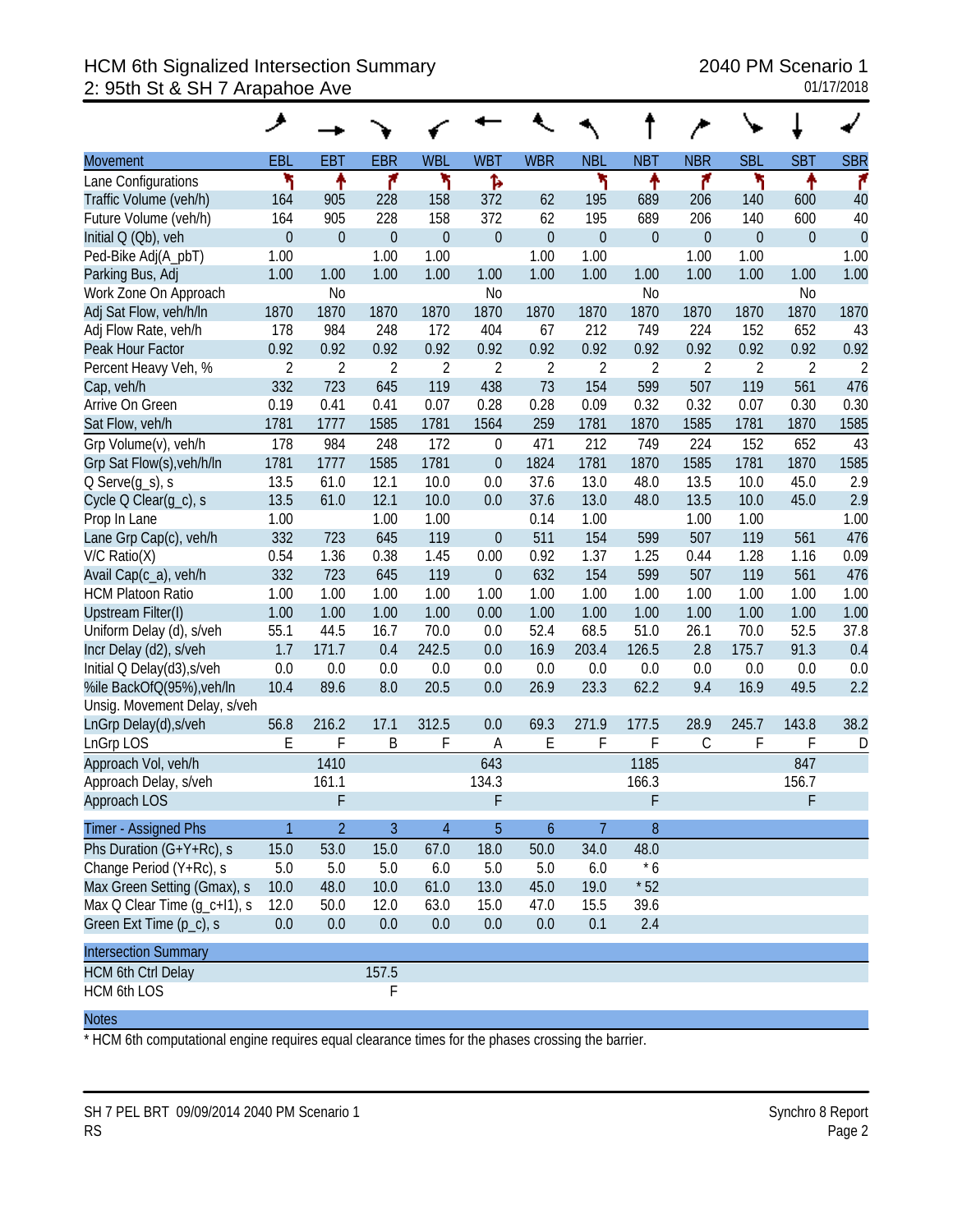|                              | مر             |                  |                  |                  |                |                  |                  |                  |                  |                  |                |                |
|------------------------------|----------------|------------------|------------------|------------------|----------------|------------------|------------------|------------------|------------------|------------------|----------------|----------------|
| <b>Movement</b>              | <b>EBL</b>     | EBT              | <b>EBR</b>       | <b>WBL</b>       | <b>WBT</b>     | <b>WBR</b>       | <b>NBL</b>       | <b>NBT</b>       | <b>NBR</b>       | <b>SBL</b>       | <b>SBT</b>     | <b>SBR</b>     |
| Lane Configurations          | ۲              | ↟                | ۴                | ۲                | ↟              | ۴                | ۲                | ↟↟               | ۴                | ۲                | ₩              | r              |
| Traffic Volume (veh/h)       | 197            | 546              | 241              | 232              | 296            | 67               | 237              | 1769             | 402              | 384              | 1492           | 127            |
| Future Volume (veh/h)        | 197            | 546              | 241              | 232              | 296            | 67               | 237              | 1769             | 402              | 384              | 1492           | 127            |
| Initial Q (Qb), veh          | $\mathbf 0$    | $\boldsymbol{0}$ | $\mathbf{0}$     | $\boldsymbol{0}$ | $\mathbf{0}$   | $\mathbf 0$      | $\boldsymbol{0}$ | $\boldsymbol{0}$ | $\boldsymbol{0}$ | $\boldsymbol{0}$ | $\mathbf 0$    | $\overline{0}$ |
| Ped-Bike Adj(A_pbT)          | 1.00           |                  | 1.00             | 1.00             |                | 1.00             | 1.00             |                  | 1.00             | 1.00             |                | 1.00           |
| Parking Bus, Adj             | 1.00           | 1.00             | 1.00             | 1.00             | 1.00           | 1.00             | 1.00             | 1.00             | 1.00             | 1.00             | 1.00           | 1.00           |
| Work Zone On Approach        |                | N <sub>0</sub>   |                  |                  | N <sub>o</sub> |                  |                  | N <sub>o</sub>   |                  |                  | N <sub>0</sub> |                |
| Adj Sat Flow, veh/h/ln       | 1870           | 1870             | 1870             | 1870             | 1870           | 1870             | 1870             | 1870             | 1870             | 1870             | 1870           | 1870           |
| Adj Flow Rate, veh/h         | 214            | 593              | $\mathbf 0$      | 252              | 322            | $\mathbf 0$      | 258              | 1923             | $\boldsymbol{0}$ | 417              | 1622           | 138            |
| Peak Hour Factor             | 0.92           | 0.92             | 0.92             | 0.92             | 0.92           | 0.92             | 0.92             | 0.92             | 0.92             | 0.92             | 0.92           | 0.92           |
| Percent Heavy Veh, %         | $\overline{2}$ | $\overline{2}$   | $\overline{2}$   | $\overline{2}$   | $\overline{2}$ | $\overline{2}$   | $\overline{2}$   | $\overline{2}$   | $\overline{2}$   | $\overline{2}$   | $\overline{2}$ | $\overline{2}$ |
| Cap, veh/h                   | 231            | 436              |                  | 167              | 349            |                  | 190              | 1398             |                  | 285              | 1587           | 708            |
| Arrive On Green              | 0.10           | 0.23             | 0.00             | 0.07             | 0.19           | 0.00             | 0.11             | 0.39             | 0.00             | 0.16             | 0.45           | 0.45           |
| Sat Flow, veh/h              | 1781           | 1870             | 1585             | 1781             | 1870           | 1585             | 1781             | 3554             | 1585             | 1781             | 3554           | 1585           |
| Grp Volume(v), veh/h         | 214            | 593              | $\boldsymbol{0}$ | 252              | 322            | $\boldsymbol{0}$ | 258              | 1923             | $\boldsymbol{0}$ | 417              | 1622           | 138            |
| Grp Sat Flow(s), veh/h/ln    | 1781           | 1870             | 1585             | 1781             | 1870           | 1585             | 1781             | 1777             | 1585             | 1781             | 1777           | 1585           |
| $Q$ Serve $(g_s)$ , s        | 13.4           | 35.0             | 0.0              | 10.0             | 25.4           | 0.0              | 16.0             | 59.0             | 0.0              | 24.0             | 67.0           | 7.9            |
| Cycle Q Clear(g_c), s        | 13.4           | 35.0             | 0.0              | 10.0             | 25.4           | 0.0              | 16.0             | 59.0             | 0.0              | 24.0             | 67.0           | 7.9            |
| Prop In Lane                 | 1.00           |                  | 1.00             | 1.00             |                | 1.00             | 1.00             |                  | 1.00             | 1.00             |                | 1.00           |
| Lane Grp Cap(c), veh/h       | 231            | 436              |                  | 167              | 349            |                  | 190              | 1398             |                  | 285              | 1587           | 708            |
| $V/C$ Ratio $(X)$            | 0.93           | 1.36             |                  | 1.51             | 0.92           |                  | 1.36             | 1.38             |                  | 1.46             | 1.02           | 0.19           |
| Avail Cap(c_a), veh/h        | 231            | 436              |                  | 167              | 392            |                  | 190              | 1398             |                  | 285              | 1587           | 708            |
| <b>HCM Platoon Ratio</b>     | 1.00           | 1.00             | 1.00             | 1.00             | 1.00           | 1.00             | 1.00             | 1.00             | 1.00             | 1.00             | 1.00           | 1.00           |
| Upstream Filter(I)           | 1.00           | 1.00             | 0.00             | 1.00             | 1.00           | 0.00             | 1.00             | 1.00             | 0.00             | 1.00             | 1.00           | 1.00           |
| Uniform Delay (d), s/veh     | 65.1           | 57.5             | 0.0              | 60.0             | 59.9           | 0.0              | 67.0             | 45.5             | 0.0              | 63.0             | 41.5           | 25.2           |
| Incr Delay (d2), s/veh       | 40.0           | 175.8            | 0.0              | 258.5            | 25.5           | 0.0              | 191.3            | 173.7            | 0.0              | 226.7            | 28.3           | 0.6            |
| Initial Q Delay(d3), s/veh   | 0.0            | 0.0              | 0.0              | 0.0              | 0.0            | 0.0              | 0.0              | 0.0              | 0.0              | 0.0              | 0.0            | 0.0            |
| %ile BackOfQ(95%), veh/In    | 15.8           | 55.4             | 0.0              | 21.8             | 20.6           | 0.0              | 26.8             | 86.0             | 0.0              | 43.5             | 43.8           | 5.6            |
| Unsig. Movement Delay, s/veh |                |                  |                  |                  |                |                  |                  |                  |                  |                  |                |                |
| LnGrp Delay(d), s/veh        | 105.1          | 233.3            | 0.0              | 318.5            | 85.5           | 0.0              | 258.3            | 219.2            | 0.0              | 289.7            | 69.8           | 25.8           |
| LnGrp LOS                    | F              | F                |                  | F                | F              |                  | F                | F                |                  | F                | F              | $\mathsf C$    |
| Approach Vol, veh/h          |                | 807              | $\mathsf{A}$     |                  | 574            | $\overline{A}$   |                  | 2181             | $\overline{A}$   |                  | 2177           |                |
| Approach Delay, s/veh        |                | 199.3            |                  |                  | 187.8          |                  |                  | 223.8            |                  |                  | 109.1          |                |
| Approach LOS                 |                | F                |                  |                  | F              |                  |                  | F                |                  |                  | F              |                |
| Timer - Assigned Phs         | 1              | $\overline{2}$   | $\overline{3}$   | $\overline{4}$   | 5              | 6                | $\overline{7}$   | 8                |                  |                  |                |                |
| Phs Duration (G+Y+Rc), s     | 29.0           | 66.0             | 14.0             | 41.0             | 21.0           | 74.0             | 21.0             | 34.0             |                  |                  |                |                |
| Change Period (Y+Rc), s      | $5.0\,$        | 7.0              | 4.0              | 6.0              | 5.0            | 7.0              | 6.0              | $*6$             |                  |                  |                |                |
| Max Green Setting (Gmax), s  | 24.0           | 59.0             | 10.0             | 35.0             | 16.0           | 67.0             | 13.6             | $*31$            |                  |                  |                |                |
| Max Q Clear Time (g_c+l1), s | 26.0           | 61.0             | 12.0             | 37.0             | 18.0           | 69.0             | 15.4             | 27.4             |                  |                  |                |                |
| Green Ext Time (p_c), s      | 0.0            | $0.0\,$          | 0.0              | 0.0              | 0.0            | 0.0              | 0.0              | 0.6              |                  |                  |                |                |
| <b>Intersection Summary</b>  |                |                  |                  |                  |                |                  |                  |                  |                  |                  |                |                |
| <b>HCM 6th Ctrl Delay</b>    |                |                  | 173.3            |                  |                |                  |                  |                  |                  |                  |                |                |
| HCM 6th LOS                  |                |                  | F                |                  |                |                  |                  |                  |                  |                  |                |                |

\* HCM 6th computational engine requires equal clearance times for the phases crossing the barrier. Unsignalized Delay for [NBR, EBR, WBR] is excluded from calculations of the approach delay and intersection delay.

SH 7 PEL BRT 09/09/2014 2040 PM Scenario 1 Synchro 8 Report RS Page 3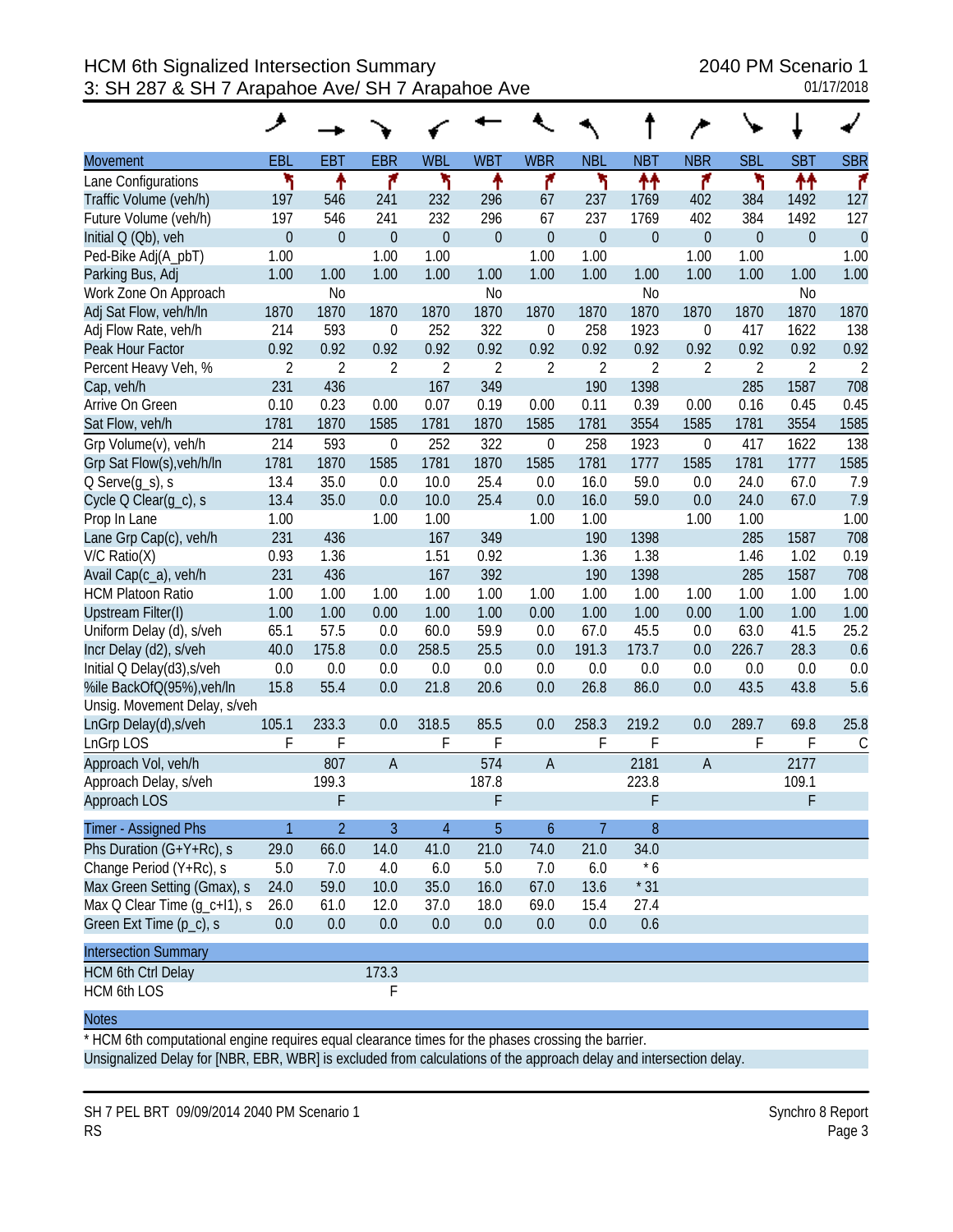# HCM 6th Signalized Intersection Summary 2040 AM Scenario 2 2: 95th St & SH 7 Arapahoe Ave 01/17/2018

|                              | ᢣ              |                |                  |                |                |                  |                |                |                |             |                |                |
|------------------------------|----------------|----------------|------------------|----------------|----------------|------------------|----------------|----------------|----------------|-------------|----------------|----------------|
| <b>Movement</b>              | EBL            | <b>EBT</b>     | <b>EBR</b>       | <b>WBL</b>     | <b>WBT</b>     | <b>WBR</b>       | <b>NBL</b>     | <b>NBT</b>     | <b>NBR</b>     | <b>SBL</b>  | <b>SBT</b>     | <b>SBR</b>     |
| Lane Configurations          | ۲              | ₩              | ۴                | ۲              | ↟↟             | ۴                | ۲              | ٠              | ۴              | ۲           | ↟              | ۴              |
| Traffic Volume (veh/h)       | 59             | 300            | 113              | 147            | 979            | 20               | 281            | 668            | 76             | 85          | 556            | 96             |
| Future Volume (veh/h)        | 59             | 300            | 113              | 147            | 979            | 20               | 281            | 668            | 76             | 85          | 556            | 96             |
| Initial Q (Qb), veh          | $\overline{0}$ | $\mathbf 0$    | $\mathbf{0}$     | $\mathbf 0$    | $\overline{0}$ | $\mathbf 0$      | $\mathbf 0$    | $\mathbf{0}$   | $\overline{0}$ | $\mathbf 0$ | $\overline{0}$ | $\overline{0}$ |
| Ped-Bike Adj(A_pbT)          | 1.00           |                | 1.00             | 1.00           |                | 1.00             | 1.00           |                | 1.00           | 1.00        |                | 1.00           |
| Parking Bus, Adj             | 1.00           | 1.00           | 1.00             | 1.00           | 1.00           | 1.00             | 1.00           | 1.00           | 1.00           | 1.00        | 1.00           | 1.00           |
| Work Zone On Approach        |                | N <sub>0</sub> |                  |                | N <sub>0</sub> |                  |                | N <sub>o</sub> |                |             | N <sub>0</sub> |                |
| Adj Sat Flow, veh/h/ln       | 1870           | 1870           | 1870             | 1870           | 1870           | 1870             | 1870           | 1870           | 1870           | 1870        | 1870           | 1870           |
| Adj Flow Rate, veh/h         | 64             | 326            | $\boldsymbol{0}$ | 160            | 1064           | 22               | 305            | 726            | 83             | 92          | 604            | 104            |
| Peak Hour Factor             | 0.92           | 0.92           | 0.92             | 0.92           | 0.92           | 0.92             | 0.92           | 0.92           | 0.92           | 0.92        | 0.92           | 0.92           |
| Percent Heavy Veh, %         | $\overline{2}$ | $\overline{2}$ | $\overline{2}$   | $\overline{2}$ | $\overline{2}$ | $\overline{2}$   | $\overline{2}$ | $\overline{2}$ | 2              | 2           | $\overline{2}$ | $\overline{2}$ |
| Cap, veh/h                   | 451            | 1694           |                  | 184            | 1137           | 507              | 309            | 817            | 693            | 112         | 611            | 518            |
| Arrive On Green              | 0.25           | 0.48           | 0.00             | 0.10           | 0.32           | 0.32             | 0.17           | 0.44           | 0.44           | 0.06        | 0.33           | 0.33           |
| Sat Flow, veh/h              | 1781           | 3554           | 1585             | 1781           | 3554           | 1585             | 1781           | 1870           | 1585           | 1781        | 1870           | 1585           |
| Grp Volume(v), veh/h         | 64             | 326            | $\mathbf 0$      | 160            | 1064           | 22               | 305            | 726            | 83             | 92          | 604            | 104            |
| Grp Sat Flow(s), veh/h/ln    | 1781           | 1777           | 1585             | 1781           | 1777           | 1585             | 1781           | 1870           | 1585           | 1781        | 1870           | 1585           |
| $Q$ Serve $(q_s)$ , s        | 4.2            | 7.9            | 0.0              | 13.3           | 43.6           | 1.6              | 25.6           | 53.6           | 4.7            | 7.7         | 48.2           | 7.1            |
| Cycle Q Clear(g_c), s        | 4.2            | 7.9            | 0.0              | 13.3           | 43.6           | 1.6              | 25.6           | 53.6           | 4.7            | 7.7         | 48.2           | 7.1            |
| Prop In Lane                 | 1.00           |                | 1.00             | 1.00           |                | 1.00             | 1.00           |                | 1.00           | 1.00        |                | 1.00           |
| Lane Grp Cap(c), veh/h       | 451            | 1694           |                  | 184            | 1137           | 507              | 309            | 817            | 693            | 112         | 611            | 518            |
| $V/C$ Ratio $(X)$            | 0.14           | 0.19           |                  | 0.87           | 0.94           | 0.04             | 0.99           | 0.89           | 0.12           | 0.82        | 0.99           | 0.20           |
| Avail Cap(c_a), veh/h        | 451            | 1694           |                  | 273            | 1137           | 507              | 309            | 817            | 693            | 119         | 611            | 518            |
| <b>HCM Platoon Ratio</b>     | 1.00           | 1.00           | 1.00             | 1.00           | 1.00           | 1.00             | 1.00           | 1.00           | 1.00           | 1.00        | 1.00           | 1.00           |
| Upstream Filter(I)           | 1.00           | 1.00           | 0.00             | 1.00           | 1.00           | 1.00             | 1.00           | 1.00           | 1.00           | 1.00        | 1.00           | 1.00           |
| Uniform Delay (d), s/veh     | 43.4           | 22.6           | 0.0              | 66.3           | 49.5           | 44.4             | 61.8           | 38.9           | 25.1           | 69.4        | 50.2           | 36.4           |
| Incr Delay (d2), s/veh       | 0.1            | 0.3            | 0.0              | 17.6           | 15.1           | 0.2              | 47.8           | 13.7           | 0.4            | 33.4        | 33.7           | 0.9            |
| Initial Q Delay(d3), s/veh   | $0.0\,$        | 0.0            | 0.0              | 0.0            | 0.0            | 0.0              | 0.0            | 0.0            | 0.0            | 0.0         | 0.0            | 0.0            |
| %ile BackOfQ(95%), veh/In    | 3.4            | 6.2            | 0.0              | 11.3           | 29.3           | 1.1              | 22.2           | 36.1           | 3.4            | 8.0         | 36.9           | 5.3            |
| Unsig. Movement Delay, s/veh |                |                |                  |                |                |                  |                |                |                |             |                |                |
| LnGrp Delay(d), s/veh        | 43.5           | 22.9           | 0.0              | 83.9           | 64.6           | 44.5             | 109.6          | 52.6           | 25.4           | 102.8       | 83.9           | 37.3           |
| LnGrp LOS                    | D              | $\mathsf C$    |                  | F              | E              | D                | F              | D              | $\mathsf C$    | F           | F              | D              |
| Approach Vol, veh/h          |                | 390            | $\overline{A}$   |                | 1246           |                  |                | 1114           |                |             | 800            |                |
| Approach Delay, s/veh        |                | 26.2           |                  |                | 66.7           |                  |                | 66.2           |                |             | 80.0           |                |
| Approach LOS                 |                | $\mathsf C$    |                  |                | E              |                  |                | E              |                |             | F              |                |
| Timer - Assigned Phs         |                | $\overline{2}$ | 3                | $\overline{4}$ | 5              | $\boldsymbol{6}$ | 7              | $\, 8$         |                |             |                |                |
| Phs Duration $(G+Y+Rc)$ , s  | 20.5           | 78.3           | 31.0             | 54.0           | 44.8           | 54.0             | 14.5           | 70.5           |                |             |                |                |
| Change Period (Y+Rc), s      | 5.0            | 6.0            | 5.0              | 5.0            | 6.0            | $*6$             | 5.0            | 5.0            |                |             |                |                |
| Max Green Setting (Gmax), s  | 23.0           | 31.0           | 26.0             | 49.0           | 6.0            | $*48$            | 10.0           | 65.0           |                |             |                |                |
| Max Q Clear Time (g_c+l1), s | 15.3           | 9.9            | 27.6             | 50.2           | 6.2            | 45.6             | 9.7            | 55.6           |                |             |                |                |
| Green Ext Time (p_c), s      | 0.2            | 2.0            | 0.0              | 0.0            | 0.0            | 1.6              | 0.0            | 3.7            |                |             |                |                |
| <b>Intersection Summary</b>  |                |                |                  |                |                |                  |                |                |                |             |                |                |
| <b>HCM 6th Ctrl Delay</b>    |                |                | 65.1             |                |                |                  |                |                |                |             |                |                |
| <b>HCM 6th LOS</b>           |                |                | E                |                |                |                  |                |                |                |             |                |                |

### **Notes**

\* HCM 6th computational engine requires equal clearance times for the phases crossing the barrier. Unsignalized Delay for [EBR] is excluded from calculations of the approach delay and intersection delay.

SH 7 PEL BRT 09/09/2014 2040 AM Scenario 2 Synchro 8 Report RS Page 2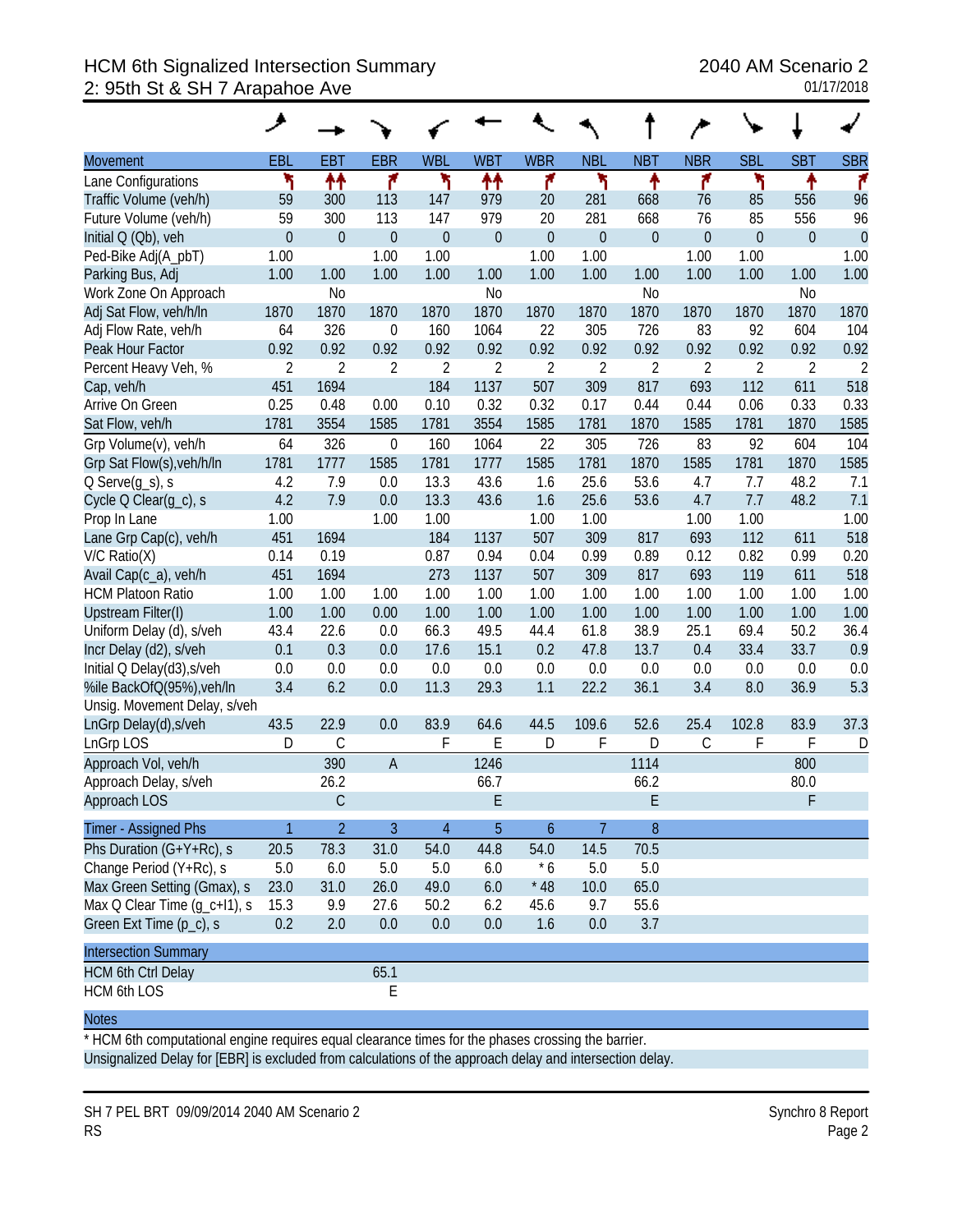|                              | عر             |                |                  |                |                |                  |                |                |                  |                |             |                |
|------------------------------|----------------|----------------|------------------|----------------|----------------|------------------|----------------|----------------|------------------|----------------|-------------|----------------|
| <b>Movement</b>              | <b>EBL</b>     | <b>EBT</b>     | <b>EBR</b>       | <b>WBL</b>     | <b>WBT</b>     | <b>WBR</b>       | <b>NBL</b>     | <b>NBT</b>     | <b>NBR</b>       | <b>SBL</b>     | <b>SBT</b>  | <b>SBR</b>     |
| Lane Configurations          | ካካ             | ↟              | ۴                | ካካ             | ۰              | ۴                | ሻሻ             | ↟↟             | ۴                | ۳              | ↟↟          | r              |
| Traffic Volume (veh/h)       | 118            | 131            | 135              | 394            | 615            | 294              | 394            | 1391           | 72               | 81             | 1729        | 270            |
| Future Volume (veh/h)        | 118            | 131            | 135              | 394            | 615            | 294              | 394            | 1391           | 72               | 81             | 1729        | 270            |
| Initial Q (Qb), veh          | $\overline{0}$ | $\mathbf 0$    | $\overline{0}$   | $\mathbf{0}$   | $\theta$       | $\overline{0}$   | $\mathbf 0$    | $\mathbf 0$    | $\theta$         | $\overline{0}$ | $\mathbf 0$ | $\overline{0}$ |
| Ped-Bike Adj(A_pbT)          | 1.00           |                | 1.00             | 1.00           |                | 1.00             | 1.00           |                | 1.00             | 1.00           |             | 1.00           |
| Parking Bus, Adj             | 1.00           | 1.00           | 1.00             | 1.00           | 1.00           | 1.00             | 1.00           | 1.00           | 1.00             | 1.00           | 1.00        | 1.00           |
| Work Zone On Approach        |                | N <sub>0</sub> |                  |                | N <sub>o</sub> |                  |                | N <sub>0</sub> |                  |                | No          |                |
| Adj Sat Flow, veh/h/ln       | 1870           | 1870           | 1870             | 1870           | 1870           | 1870             | 1870           | 1870           | 1870             | 1870           | 1870        | 1870           |
| Adj Flow Rate, veh/h         | 128            | 142            | $\boldsymbol{0}$ | 428            | 668            | $\boldsymbol{0}$ | 428            | 1512           | 0                | 88             | 1879        | 293            |
| Peak Hour Factor             | 0.92           | 0.92           | 0.92             | 0.92           | 0.92           | 0.92             | 0.92           | 0.92           | 0.92             | 0.92           | 0.92        | 0.92           |
| Percent Heavy Veh, %         | $\overline{2}$ | $\overline{2}$ | $\overline{2}$   | $\overline{2}$ | $\overline{2}$ | $\overline{2}$   | $\overline{2}$ | 2              | $\overline{2}$   | $\overline{2}$ | 2           | 2              |
| Cap, veh/h                   | 115            | 361            |                  | 485            | 536            |                  | 2568           | 4063           |                  | 95             | 1564        | 697            |
| Arrive On Green              | 0.03           | 0.19           | 0.00             | 0.14           | 0.29           | 0.00             | 0.74           | 1.00           | 0.00             | 0.05           | 0.44        | 0.44           |
| Sat Flow, veh/h              | 3456           | 1870           | 1585             | 3456           | 1870           | 1585             | 3456           | 3554           | 1585             | 1781           | 3554        | 1585           |
| Grp Volume(v), veh/h         | 128            | 142            | $\mathbf 0$      | 428            | 668            | $\boldsymbol{0}$ | 428            | 1512           | $\boldsymbol{0}$ | 88             | 1879        | 293            |
| Grp Sat Flow(s), veh/h/ln    | 1728           | 1870           | 1585             | 1728           | 1870           | 1585             | 1728           | 1777           | 1585             | 1781           | 1777        | 1585           |
| $Q$ Serve $(g_s)$ , s        | 5.0            | 9.9            | 0.0              | 18.2           | 43.0           | 0.0              | 5.4            | 0.0            | 0.0              | 7.4            | 66.0        | 19.0           |
| Cycle Q Clear(g_c), s        | 5.0            | 9.9            | 0.0              | 18.2           | 43.0           | 0.0              | 5.4            | 0.0            | 0.0              | 7.4            | 66.0        | 19.0           |
| Prop In Lane                 | 1.00           |                | 1.00             | 1.00           |                | 1.00             | 1.00           |                | 1.00             | 1.00           |             | 1.00           |
| Lane Grp Cap(c), veh/h       | 115            | 361            |                  | 485            | 536            |                  | 2568           | 4063           |                  | 95             | 1564        | 697            |
| $V/C$ Ratio $(X)$            | 1.11           | 0.39           |                  | 0.88           | 1.25           |                  | 0.17           | 0.37           |                  | 0.93           | 1.20        | 0.42           |
| Avail Cap(c_a), veh/h        | 115            | 361            |                  | 599            | 536            |                  | 2568           | 4063           |                  | 95             | 1564        | 697            |
| <b>HCM Platoon Ratio</b>     | 1.00           | 1.00           | 1.00             | 1.00           | 1.00           | 1.00             | 1.00           | 1.00           | 1.00             | 1.00           | 1.00        | 1.00           |
| Upstream Filter(I)           | 1.00           | 1.00           | 0.00             | 1.00           | 1.00           | 0.00             | 1.00           | 1.00           | 0.00             | 1.00           | 1.00        | 1.00           |
| Uniform Delay (d), s/veh     | 72.5           | 52.8           | 0.0              | 63.3           | 53.5           | 0.0              | 5.6            | 0.0            | 0.0              | 70.7           | 42.0        | 28.9           |
| Incr Delay (d2), s/veh       | 116.9          | 0.7            | 0.0              | 12.5           | 125.6          | 0.0              | 0.0            | 0.3            | 0.0              | 68.6           | 97.2        | 1.9            |
| Initial Q Delay(d3), s/veh   | 0.0            | 0.0            | 0.0              | 0.0            | 0.0            | 0.0              | 0.0            | 0.0            | 0.0              | 0.0            | 0.0         | 0.0            |
| %ile BackOfQ(95%), veh/In    | 7.3            | 8.2            | 0.0              | 13.6           | 55.4           | 0.0              | 3.0            | 0.3            | 0.0              | 8.8            | 67.7        | 12.1           |
| Unsig. Movement Delay, s/veh |                |                |                  |                |                |                  |                |                |                  |                |             |                |
| LnGrp Delay(d), s/veh        | 189.4          | 53.5           | 0.0              | 75.8           | 179.1          | 0.0              | 5.7            | 0.3            | 0.0              | 139.3          | 139.2       | 30.7           |
| LnGrp LOS                    | F              | D              |                  | E              | F              |                  | A              | Α              |                  | F              | F           | $\mathsf C$    |
| Approach Vol, veh/h          |                | 270            | $\overline{A}$   |                | 1096           | $\overline{A}$   |                | 1940           | $\overline{A}$   |                | 2260        |                |
| Approach Delay, s/veh        |                | 117.9          |                  |                | 138.8          |                  |                | 1.5            |                  |                | 125.1       |                |
| Approach LOS                 |                | F              |                  |                | F              |                  |                | $\mathsf{A}$   |                  |                | F           |                |
| Timer - Assigned Phs         | $\mathbf{1}$   | $\overline{2}$ | 3                | $\overline{4}$ | 5              | 6                | 7              | 8              |                  |                |             |                |
| Phs Duration (G+Y+Rc), s     | 13.0           | 180.5          | 25.0             | 35.0           | 120.5          | 73.0             | 11.0           | 49.0           |                  |                |             |                |
| Change Period (Y+Rc), s      | 5.0            | 7.0            | 4.0              | 6.0            | 7.0            | $*7$             | 6.0            | $*6$           |                  |                |             |                |
| Max Green Setting (Gmax), s  | 8.0            | 72.0           | 26.0             | 22.0           | 14.0           | $*66$            | 5.0            | $*43$          |                  |                |             |                |
| Max Q Clear Time (q_c+l1), s | 9.4            | 2.0            | 20.2             | 11.9           | 7.4            | 68.0             | 7.0            | 45.0           |                  |                |             |                |
| Green Ext Time (p_c), s      | 0.0            | 15.2           | 0.8              | 0.4            | 0.8            | 0.0              | 0.0            | 0.0            |                  |                |             |                |
| <b>Intersection Summary</b>  |                |                |                  |                |                |                  |                |                |                  |                |             |                |
| <b>HCM 6th Ctrl Delay</b>    |                |                | 84.4             |                |                |                  |                |                |                  |                |             |                |
| <b>HCM 6th LOS</b>           |                |                | $\mathsf F$      |                |                |                  |                |                |                  |                |             |                |

\* HCM 6th computational engine requires equal clearance times for the phases crossing the barrier. Unsignalized Delay for [NBR, EBR, WBR] is excluded from calculations of the approach delay and intersection delay.

SH 7 PEL BRT 09/09/2014 2040 AM Scenario 2 Synchro 8 Report RS Page 3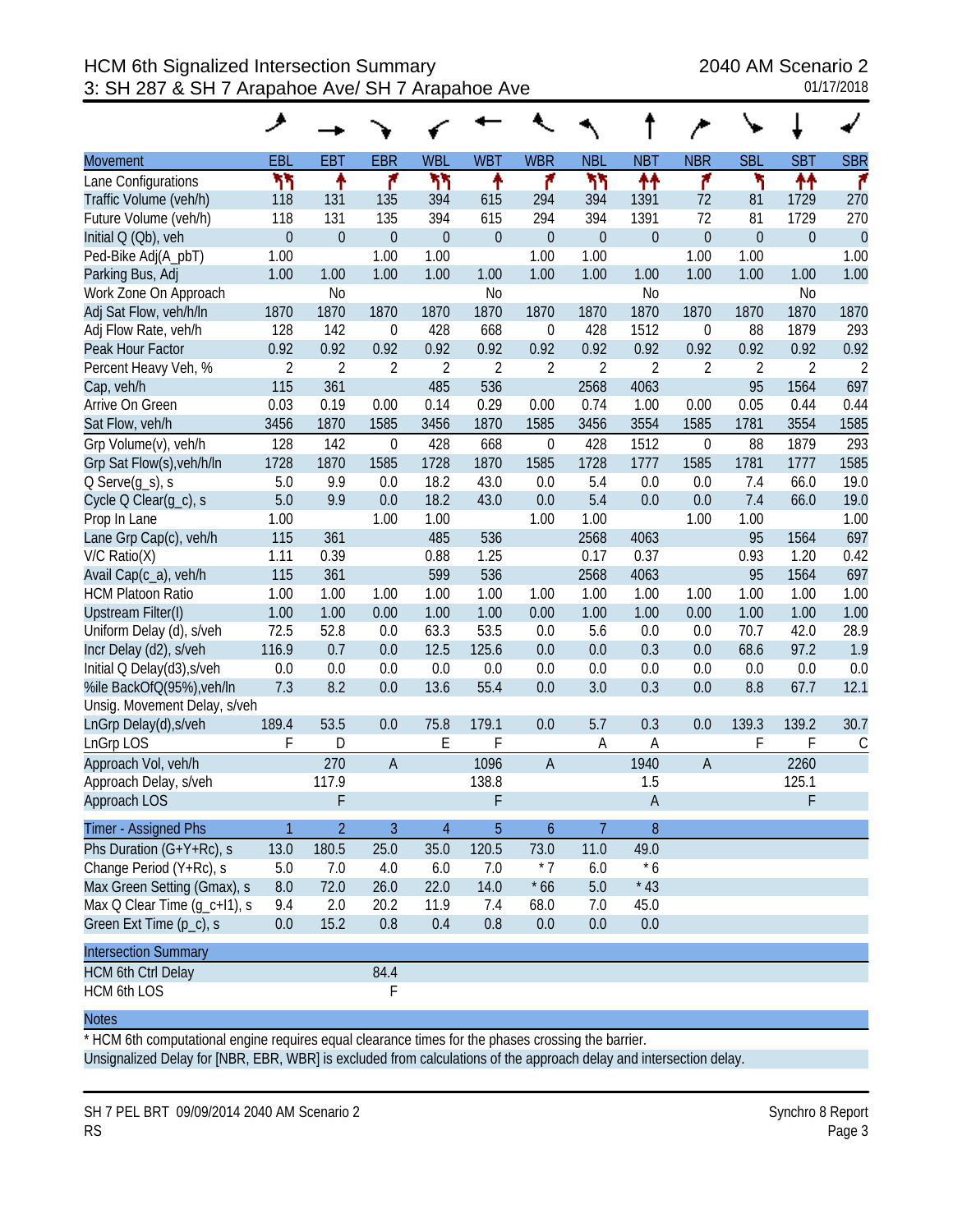# HCM 6th Signalized Intersection Summary 2040 PM Scenario 2 2: 95th St & SH 7 Arapahoe Ave 01/17/2018

|                                             | ↗                |                  |                  |                |                |                  |                  |                  |                |                  |                |                |
|---------------------------------------------|------------------|------------------|------------------|----------------|----------------|------------------|------------------|------------------|----------------|------------------|----------------|----------------|
| Movement                                    | EBL              | <b>EBT</b>       | <b>EBR</b>       | <b>WBL</b>     | <b>WBT</b>     | <b>WBR</b>       | <b>NBL</b>       | <b>NBT</b>       | <b>NBR</b>     | <b>SBL</b>       | <b>SBT</b>     | <b>SBR</b>     |
| Lane Configurations                         | ۲                | ↟↟               | ۴                | ۲              | <u>ለት</u>      | ۴                | ۲                | ↟                | ۴              | ۲                |                | ۴              |
| Traffic Volume (veh/h)                      | 164              | 905              | 228              | 158            | 372            | 62               | 195              | 689              | 206            | 140              | 600            | 40             |
| Future Volume (veh/h)                       | 164              | 905              | 228              | 158            | 372            | 62               | 195              | 689              | 206            | 140              | 600            | 40             |
| Initial Q (Qb), veh                         | $\boldsymbol{0}$ | $\boldsymbol{0}$ | $\boldsymbol{0}$ | $\theta$       | $\mathbf{0}$   | $\boldsymbol{0}$ | $\boldsymbol{0}$ | $\boldsymbol{0}$ | $\theta$       | $\boldsymbol{0}$ | $\mathbf 0$    | $\overline{0}$ |
| Ped-Bike Adj(A_pbT)                         | 1.00             |                  | 1.00             | 1.00           |                | 1.00             | 1.00             |                  | 1.00           | 1.00             |                | 1.00           |
| Parking Bus, Adj                            | 1.00             | 1.00             | 1.00             | 1.00           | 1.00           | 1.00             | 1.00             | 1.00             | 1.00           | 1.00             | 1.00           | 1.00           |
| Work Zone On Approach                       |                  | N <sub>0</sub>   |                  |                | N <sub>o</sub> |                  |                  | N <sub>0</sub>   |                |                  | N <sub>0</sub> |                |
| Adj Sat Flow, veh/h/ln                      | 1870             | 1870             | 1870             | 1870           | 1870           | 1870             | 1870             | 1870             | 1870           | 1870             | 1870           | 1870           |
| Adj Flow Rate, veh/h                        | 178              | 984              | $\boldsymbol{0}$ | 172            | 404            | 67               | 212              | 749              | 224            | 152              | 652            | 43             |
| Peak Hour Factor                            | 0.92             | 0.92             | 0.92             | 0.92           | 0.92           | 0.92             | 0.92             | 0.92             | 0.92           | 0.92             | 0.92           | 0.92           |
| Percent Heavy Veh, %                        | $\overline{2}$   | $\overline{2}$   | $\overline{2}$   | $\overline{2}$ | $\overline{2}$ | $\overline{2}$   | $\sqrt{2}$       | $\overline{2}$   | $\overline{2}$ | $\overline{2}$   | $\overline{2}$ | $\overline{2}$ |
| Cap, veh/h                                  | 394              | 948              |                  | 178            | 494            | 220              | 226              | 761              | 645            | 154              | 686            | 581            |
| Arrive On Green                             | 0.22             | 0.27             | 0.00             | 0.10           | 0.14           | 0.14             | 0.13             | 0.41             | 0.41           | 0.09             | 0.37           | 0.37           |
| Sat Flow, veh/h                             | 1781             | 3554             | 1585             | 1781           | 3554           | 1585             | 1781             | 1870             | 1585           | 1781             | 1870           | 1585           |
| Grp Volume(v), veh/h                        | 178              | 984              | $\mathbf 0$      | 172            | 404            | 67               | 212              | 749              | 224            | 152              | 652            | 43             |
| Grp Sat Flow(s), veh/h/ln                   | 1781             | 1777             | 1585             | 1781           | 1777           | 1585             | 1781             | 1870             | 1585           | 1781             | 1870           | 1585           |
| $Q$ Serve $(g_s)$ , s                       | 13.0             | 40.0             | 0.0              | 14.4           | 16.6           | 5.7              | 17.7             | 59.4             | 10.5           | 12.8             | 50.8           | 2.6            |
| Cycle Q Clear(g_c), s                       | 13.0             | 40.0             | 0.0              | 14.4           | 16.6           | 5.7              | 17.7             | 59.4             | 10.5           | 12.8             | 50.8           | 2.6            |
| Prop In Lane                                | 1.00<br>394      | 948              | 1.00             | 1.00<br>178    | 494            | 1.00<br>220      | 1.00<br>226      | 761              | 1.00<br>645    | 1.00<br>154      | 686            | 1.00<br>581    |
| Lane Grp Cap(c), veh/h<br>$V/C$ Ratio $(X)$ | 0.45             | 1.04             |                  | 0.97           | 0.82           | 0.30             | 0.94             | 0.98             | 0.35           | 0.98             | 0.95           | 0.07           |
| Avail Cap(c_a), veh/h                       | 394              | 948              |                  | 178            | 734            | 328              | 226              | 761              | 645            | 154              | 686            | 581            |
| <b>HCM Platoon Ratio</b>                    | 1.00             | 1.00             | 1.00             | 1.00           | 1.00           | 1.00             | 1.00             | 1.00             | 1.00           | 1.00             | 1.00           | 1.00           |
| Upstream Filter(I)                          | 1.00             | 1.00             | 0.00             | 1.00           | 1.00           | 1.00             | 1.00             | 1.00             | 1.00           | 1.00             | 1.00           | 1.00           |
| Uniform Delay (d), s/veh                    | 50.6             | 55.0             | 0.0              | 67.2           | 62.7           | 58.1             | 64.9             | 44.0             | 15.9           | 68.4             | 46.2           | 30.9           |
| Incr Delay (d2), s/veh                      | 0.8              | 39.6             | 0.0              | 57.2           | 4.6            | 0.8              | 43.3             | 29.1             | 1.5            | 67.6             | 24.2           | 0.2            |
| Initial Q Delay(d3), s/veh                  | 0.0              | 0.0              | 0.0              | 0.0            | 0.0            | 0.0              | 0.0              | 0.0              | 0.0            | 0.0              | 0.0            | 0.0            |
| %ile BackOfQ(95%), veh/In                   | 9.9              | 31.7             | 0.0              | 14.5           | 12.4           | 0.1              | 16.2             | 42.9             | 7.5            | 13.6             | 36.8           | 1.9            |
| Unsig. Movement Delay, s/veh                |                  |                  |                  |                |                |                  |                  |                  |                |                  |                |                |
| LnGrp Delay(d), s/veh                       | 51.4             | 94.6             | 0.0              | 124.4          | 67.3           | 58.8             | 108.2            | 73.2             | 17.4           | 136.0            | 70.4           | 31.2           |
| LnGrp LOS                                   | D                | F                |                  | F              | E              | Ε                | F                | E                | Β              | F                | Ε              | $\mathsf C$    |
| Approach Vol, veh/h                         |                  | 1162             | $\mathsf{A}$     |                | 643            |                  |                  | 1185             |                |                  | 847            |                |
| Approach Delay, s/veh                       |                  | 88.0             |                  |                | 81.7           |                  |                  | 68.9             |                |                  | 80.2           |                |
| Approach LOS                                |                  | F                |                  |                | F              |                  |                  | F                |                |                  | F              |                |
| Timer - Assigned Phs                        | 1                | $\overline{2}$   | 3                | 4              | 5              | 6                | 7                | 8                |                |                  |                |                |
| Phs Duration (G+Y+Rc), s                    | 18.0             | 66.0             | 20.0             | 46.0           | 24.0           | 60.0             | 39.1             | 26.9             |                |                  |                |                |
| Change Period (Y+Rc), s                     | $5.0\,$          | 5.0              | 5.0              | 6.0            | 5.0            | 5.0              | 6.0              | $*6$             |                |                  |                |                |
| Max Green Setting (Gmax), s                 | 13.0             | 61.0             | 15.0             | 40.0           | 19.0           | 55.0             | 24.0             | $*31$            |                |                  |                |                |
| Max Q Clear Time (g_c+l1), s                | 14.8             | 61.4             | 16.4             | 42.0           | 19.7           | 52.8             | 15.0             | 18.6             |                |                  |                |                |
| Green Ext Time (p_c), s                     | 0.0              | 0.0              | 0.0              | 0.0            | 0.0            | 1.0              | 0.3              | 2.3              |                |                  |                |                |
| <b>Intersection Summary</b>                 |                  |                  |                  |                |                |                  |                  |                  |                |                  |                |                |
| <b>HCM 6th Ctrl Delay</b>                   |                  |                  | 79.3             |                |                |                  |                  |                  |                |                  |                |                |
| <b>HCM 6th LOS</b>                          |                  |                  | E                |                |                |                  |                  |                  |                |                  |                |                |

#### **Notes**

\* HCM 6th computational engine requires equal clearance times for the phases crossing the barrier. Unsignalized Delay for [EBR] is excluded from calculations of the approach delay and intersection delay.

SH 7 PEL BRT 09/09/2014 2040 PM Scenario 2 Synchro 8 Report RS Page 2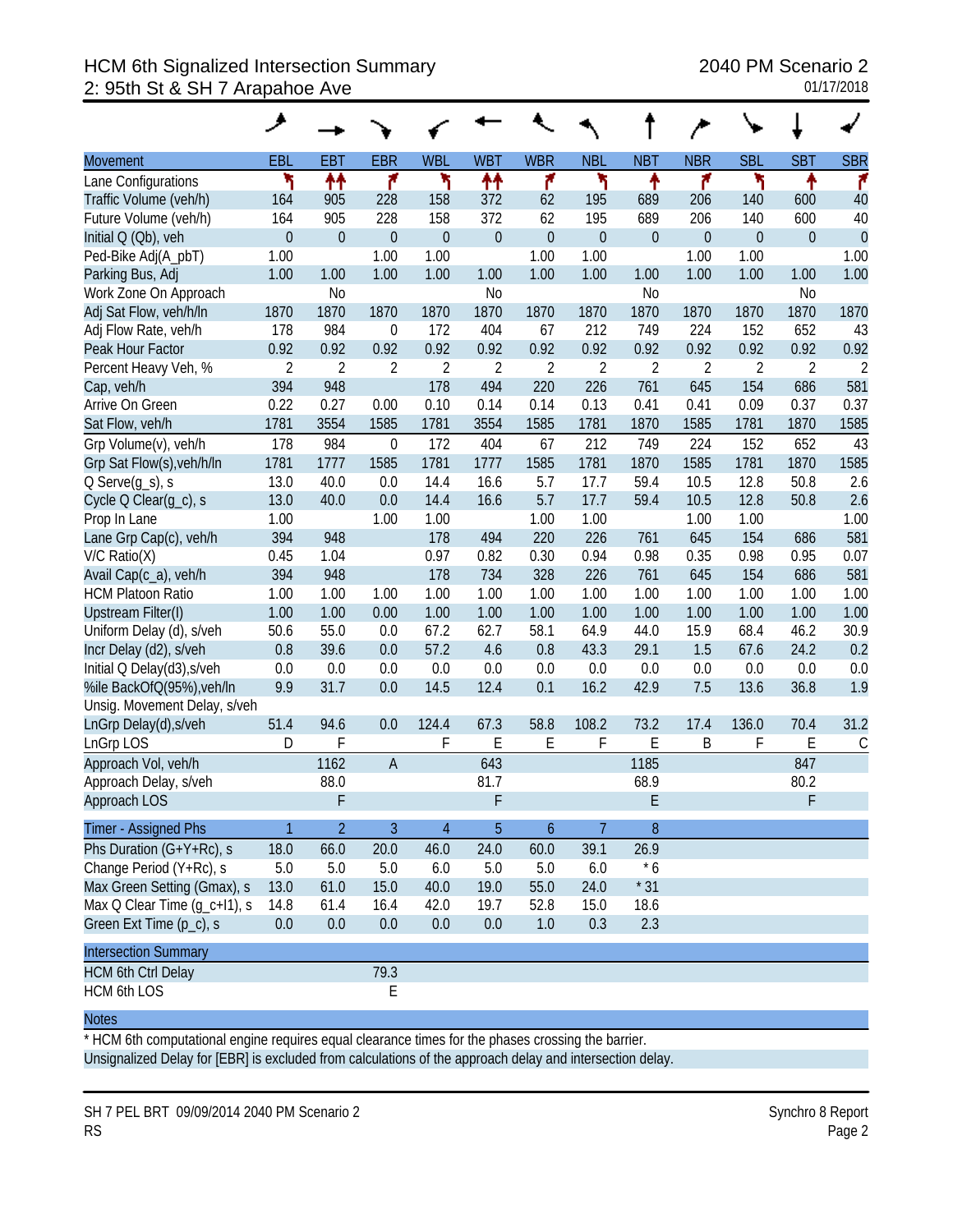|                              | عر               |                  |                  |                  |                  |                  |                  |                |                  |                  |                  |                |
|------------------------------|------------------|------------------|------------------|------------------|------------------|------------------|------------------|----------------|------------------|------------------|------------------|----------------|
| Movement                     | <b>EBL</b>       | <b>EBT</b>       | <b>EBR</b>       | <b>WBL</b>       | <b>WBT</b>       | <b>WBR</b>       | <b>NBL</b>       | <b>NBT</b>     | <b>NBR</b>       | <b>SBL</b>       | <b>SBT</b>       | <b>SBR</b>     |
| Lane Configurations          | ካካ               | ↟                | ۴                | ካካ               | ۰                | ۴                | ካነ               | ↟↟             | ۴                | ۲                | ↟↟               | r              |
| Traffic Volume (veh/h)       | 197              | 546              | 241              | 232              | 296              | 67               | 237              | 1769           | 402              | 384              | 1492             | 127            |
| Future Volume (veh/h)        | 197              | 546              | 241              | 232              | 296              | 67               | 237              | 1769           | 402              | 384              | 1492             | 127            |
| Initial Q (Qb), veh          | $\boldsymbol{0}$ | $\boldsymbol{0}$ | $\boldsymbol{0}$ | $\boldsymbol{0}$ | $\boldsymbol{0}$ | $\mathbf 0$      | $\boldsymbol{0}$ | $\overline{0}$ | $\boldsymbol{0}$ | $\boldsymbol{0}$ | $\boldsymbol{0}$ | $\theta$       |
| Ped-Bike Adj(A_pbT)          | 1.00             |                  | 1.00             | 1.00             |                  | 1.00             | 1.00             |                | 1.00             | 1.00             |                  | 1.00           |
| Parking Bus, Adj             | 1.00             | 1.00             | 1.00             | 1.00             | 1.00             | 1.00             | 1.00             | 1.00           | 1.00             | 1.00             | 1.00             | 1.00           |
| Work Zone On Approach        |                  | N <sub>o</sub>   |                  |                  | N <sub>o</sub>   |                  |                  | N <sub>0</sub> |                  |                  | N <sub>0</sub>   |                |
| Adj Sat Flow, veh/h/ln       | 1870             | 1870             | 1870             | 1870             | 1870             | 1870             | 1870             | 1870           | 1870             | 1870             | 1870             | 1870           |
| Adj Flow Rate, veh/h         | 214              | 593              | $\boldsymbol{0}$ | 252              | 322              | $\boldsymbol{0}$ | 258              | 1923           | $\mathbf 0$      | 417              | 1622             | 138            |
| Peak Hour Factor             | 0.92             | 0.92             | 0.92             | 0.92             | 0.92             | 0.92             | 0.92             | 0.92           | 0.92             | 0.92             | 0.92             | 0.92           |
| Percent Heavy Veh, %         | $\overline{2}$   | $\overline{2}$   | 2                | $\overline{2}$   | $\overline{2}$   | $\overline{2}$   | $\sqrt{2}$       | $\overline{2}$ | 2                | $\overline{2}$   | $\overline{2}$   | $\overline{2}$ |
| Cap, veh/h                   | 342              | 449              |                  | 207              | 351              |                  | 270              | 1398           |                  | 285              | 1689             | 753            |
| Arrive On Green              | 0.10             | 0.24             | 0.00             | 0.06             | 0.19             | 0.00             | 0.08             | 0.39           | 0.00             | 0.16             | 0.48             | 0.48           |
| Sat Flow, veh/h              | 3456             | 1870             | 1585             | 3456             | 1870             | 1585             | 3456             | 3554           | 1585             | 1781             | 3554             | 1585           |
| Grp Volume(v), veh/h         | 214              | 593              | $\boldsymbol{0}$ | 252              | 322              | $\boldsymbol{0}$ | 258              | 1923           | $\mathbf 0$      | 417              | 1622             | 138            |
| Grp Sat Flow(s), veh/h/ln    | 1728             | 1870             | 1585             | 1728             | 1870             | 1585             | 1728             | 1777           | 1585             | 1781             | 1777             | 1585           |
| $Q$ Serve $(g_s)$ , s        | 8.9              | 36.0             | 0.0              | 9.0              | 25.3             | 0.0              | 11.2             | 59.0           | 0.0              | 24.0             | 66.1             | 7.5            |
| Cycle Q Clear(g_c), s        | 8.9              | 36.0             | 0.0              | 9.0              | 25.3             | 0.0              | 11.2             | 59.0           | 0.0              | 24.0             | 66.1             | 7.5            |
| Prop In Lane                 | 1.00             |                  | 1.00             | 1.00             |                  | 1.00             | 1.00             |                | 1.00             | 1.00             |                  | 1.00           |
| Lane Grp Cap(c), veh/h       | 342              | 449              |                  | 207              | 351              |                  | 270              | 1398           |                  | 285              | 1689             | 753            |
| $V/C$ Ratio $(X)$            | 0.63             | 1.32             |                  | 1.22             | 0.92             |                  | 0.96             | 1.38           |                  | 1.46             | 0.96             | 0.18           |
| Avail Cap(c_a), veh/h        | 342              | 449              |                  | 207              | 409              |                  | 270              | 1398           |                  | 285              | 1689             | 753            |
| <b>HCM Platoon Ratio</b>     | 1.00             | 1.00             | 1.00             | 1.00             | 1.00             | 1.00             | 1.00             | 1.00           | 1.00             | 1.00             | 1.00             | 1.00           |
| <b>Upstream Filter(I)</b>    | 1.00             | 1.00             | 0.00             | 1.00             | 1.00             | 0.00             | 1.00             | 1.00           | 0.00             | 1.00             | 1.00             | 1.00           |
| Uniform Delay (d), s/veh     | 64.9             | 57.0             | 0.0              | 70.5             | 59.8             | 0.0              | 68.9             | 45.5           | 0.0              | 63.0             | 38.0             | 22.6           |
| Incr Delay (d2), s/veh       | 3.5              | 159.4            | 0.0              | 132.7            | 23.4             | 0.0              | 43.1             | 173.7          | 0.0              | 226.7            | 14.3             | 0.5            |
| Initial Q Delay(d3), s/veh   | 0.0              | 0.0              | 0.0              | 0.0              | 0.0              | 0.0              | 0.0              | 0.0            | 0.0              | 0.0              | 0.0              | 0.0            |
| %ile BackOfQ(95%), veh/In    | 7.2              | 53.5             | 0.0              | 13.1             | 20.3             | 0.0              | 10.6             | 86.0           | 0.0              | 43.5             | 39.0             | 5.2            |
| Unsig. Movement Delay, s/veh |                  |                  |                  |                  |                  |                  |                  |                |                  |                  |                  |                |
| LnGrp Delay(d), s/veh        | 68.4             | 216.4            | 0.0              | 203.2            | 83.2             | 0.0              | 112.0            | 219.2          | 0.0              | 289.7            | 52.3             | 23.1           |
| LnGrp LOS                    | E                | F                |                  | F                | F                |                  | F                | F              |                  | F                | D                | $\mathcal{C}$  |
| Approach Vol, veh/h          |                  | 807              | $\overline{A}$   |                  | 574              | $\overline{A}$   |                  | 2181           | $\overline{A}$   |                  | 2177             |                |
| Approach Delay, s/veh        |                  | 177.2            |                  |                  | 135.9            |                  |                  | 206.5          |                  |                  | 95.9             |                |
| Approach LOS                 |                  | F                |                  |                  | F                |                  |                  | F              |                  |                  | F                |                |
| Timer - Assigned Phs         | $\mathbf{1}$     | $\overline{2}$   | 3                | $\overline{4}$   | 5                | $\boldsymbol{6}$ | 7                | 8              |                  |                  |                  |                |
| Phs Duration (G+Y+Rc), s     | 29.0             | 66.0             | 13.0             | 42.0             | 16.7             | 78.3             | 20.9             | 34.1           |                  |                  |                  |                |
| Change Period (Y+Rc), s      | 5.0              | 7.0              | 4.0              | 6.0              | $5.0\,$          | 7.0              | 6.0              | $*6$           |                  |                  |                  |                |
| Max Green Setting (Gmax), s  | 24.0             | 59.0             | 9.0              | 36.0             | 11.7             | 71.3             | 12.2             | $*33$          |                  |                  |                  |                |
| Max Q Clear Time (g_c+l1), s | 26.0             | 61.0             | 11.0             | 38.0             | 13.2             | 68.1             | 10.9             | 27.3           |                  |                  |                  |                |
| Green Ext Time (p_c), s      | 0.0              | 0.0              | 0.0              | 0.0              | 0.0              | 2.6              | 0.1              | 0.8            |                  |                  |                  |                |
| <b>Intersection Summary</b>  |                  |                  |                  |                  |                  |                  |                  |                |                  |                  |                  |                |
| <b>HCM 6th Ctrl Delay</b>    |                  |                  | 153.4            |                  |                  |                  |                  |                |                  |                  |                  |                |
| HCM 6th LOS                  |                  |                  | F                |                  |                  |                  |                  |                |                  |                  |                  |                |

\* HCM 6th computational engine requires equal clearance times for the phases crossing the barrier. Unsignalized Delay for [NBR, EBR, WBR] is excluded from calculations of the approach delay and intersection delay.

SH 7 PEL BRT 09/09/2014 2040 PM Scenario 2 Synchro 8 Report RS Page 3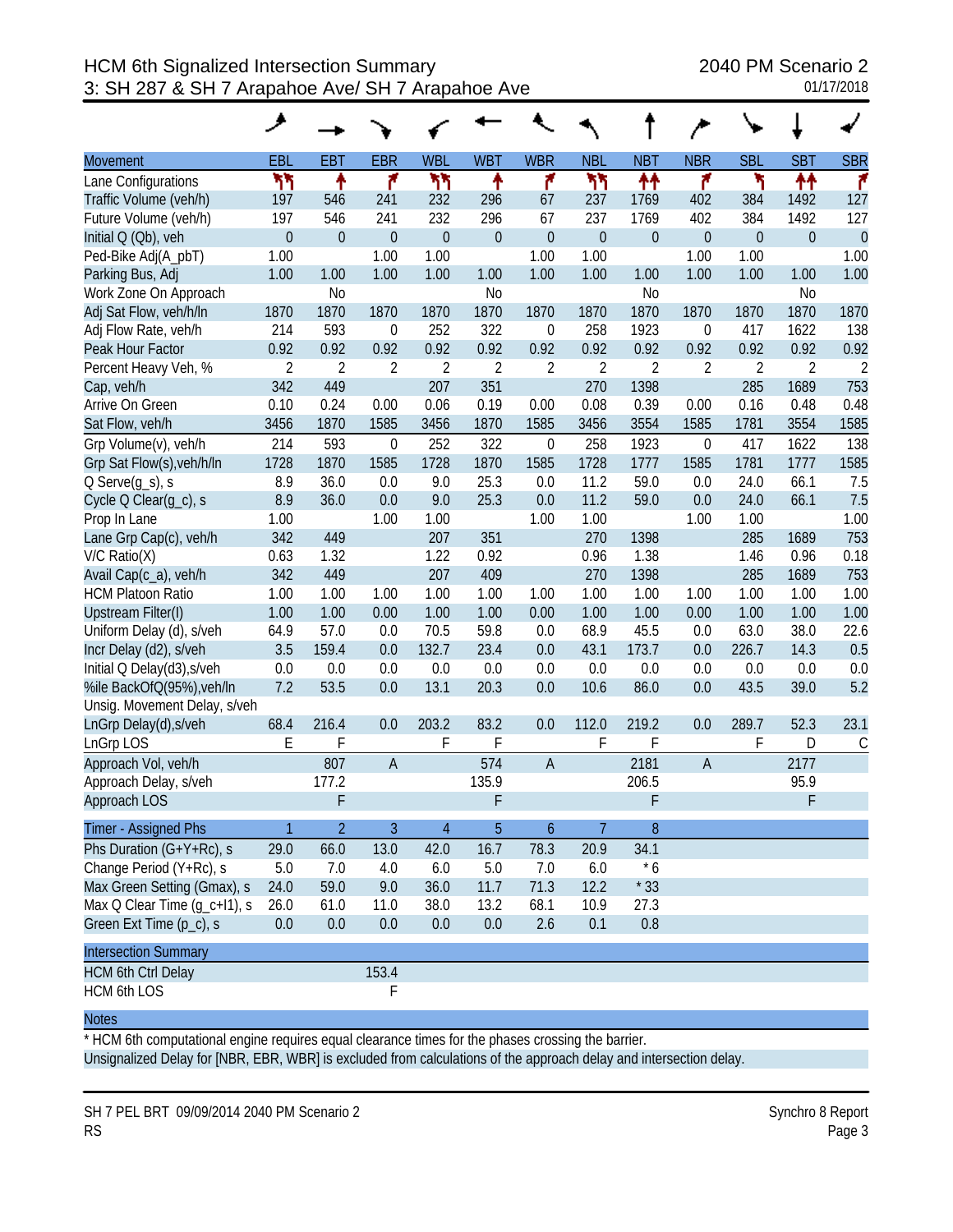|                              | ◢                |                  |                  |                  |                  |                  |                  |                  |                  |                |                  |                |
|------------------------------|------------------|------------------|------------------|------------------|------------------|------------------|------------------|------------------|------------------|----------------|------------------|----------------|
| Movement                     | <b>EBL</b>       | <b>EBT</b>       | <b>EBR</b>       | <b>WBL</b>       | <b>WBT</b>       | <b>WBR</b>       | <b>NBL</b>       | <b>NBT</b>       | <b>NBR</b>       | <b>SBL</b>     | <b>SBT</b>       | <b>SBR</b>     |
| Lane Configurations          | ۲                | ↟↟               | ۴                | ካካ               | ↟                | ۴                | ካነ               | ↟↟               | ۴                | ካካ             | ↟↟               | r              |
| Traffic Volume (veh/h)       | 118              | 131              | 135              | 394              | 615              | 294              | 394              | 1391             | 72               | 81             | 1729             | 270            |
| Future Volume (veh/h)        | 118              | 131              | 135              | 394              | 615              | 294              | 394              | 1391             | 72               | 81             | 1729             | 270            |
| Initial Q (Qb), veh          | $\boldsymbol{0}$ | $\boldsymbol{0}$ | $\overline{0}$   | $\boldsymbol{0}$ | $\boldsymbol{0}$ | $\boldsymbol{0}$ | $\boldsymbol{0}$ | $\boldsymbol{0}$ | $\boldsymbol{0}$ | $\overline{0}$ | $\boldsymbol{0}$ | $\mathbf{0}$   |
| Ped-Bike Adj(A_pbT)          | 1.00             |                  | 1.00             | 1.00             |                  | 1.00             | 1.00             |                  | 1.00             | 1.00           |                  | 1.00           |
| Parking Bus, Adj             | 1.00             | 1.00             | 1.00             | 1.00             | 1.00             | 1.00             | 1.00             | 1.00             | 1.00             | 1.00           | 1.00             | 1.00           |
| Work Zone On Approach        |                  | N <sub>0</sub>   |                  |                  | N <sub>o</sub>   |                  |                  | N <sub>o</sub>   |                  |                | N <sub>0</sub>   |                |
| Adj Sat Flow, veh/h/ln       | 1870             | 1870             | 1870             | 1870             | 1870             | 1870             | 1870             | 1870             | 1870             | 1870           | 1870             | 1870           |
| Adj Flow Rate, veh/h         | 128              | 142              | $\boldsymbol{0}$ | 428              | 668              | $\boldsymbol{0}$ | 428              | 1512             | $\boldsymbol{0}$ | 88             | 1879             | 293            |
| Peak Hour Factor             | 0.92             | 0.92             | 0.92             | 0.92             | 0.92             | 0.92             | 0.92             | 0.92             | 0.92             | 0.92           | 0.92             | 0.92           |
| Percent Heavy Veh, %         | $\overline{2}$   | $\overline{2}$   | $\overline{2}$   | $\overline{2}$   | $\overline{2}$   | $\overline{2}$   | $\overline{2}$   | $\overline{2}$   | $\overline{2}$   | $\overline{2}$ | $\overline{2}$   | $\overline{2}$ |
| Cap, veh/h                   | 95               | 734              |                  | 485              | 524              |                  | 1798             | 1729             |                  | 1614           | 1540             | 687            |
| Arrive On Green              | 0.05             | 0.21             | 0.00             | 0.14             | 0.28             | 0.00             | 0.52             | 0.49             | 0.00             | 0.47           | 0.43             | 0.43           |
| Sat Flow, veh/h              | 1781             | 3554             | 1585             | 3456             | 1870             | 1585             | 3456             | 3554             | 1585             | 3456           | 3554             | 1585           |
| Grp Volume(v), veh/h         | 128              | 142              | $\boldsymbol{0}$ | 428              | 668              | $\boldsymbol{0}$ | 428              | 1512             | $\boldsymbol{0}$ | 88             | 1879             | 293            |
| Grp Sat Flow(s), veh/h/ln    | 1781             | 1777             | 1585             | 1728             | 1870             | 1585             | 1728             | 1777             | 1585             | 1728           | 1777             | 1585           |
| $Q$ Serve $(g_s)$ , s        | 8.0              | 5.0              | 0.0              | 18.2             | 42.0             | 0.0              | 10.2             | 57.0             | 0.0              | 2.1            | 65.0             | 19.3           |
| Cycle Q Clear(q_c), s        | 8.0              | 5.0              | 0.0              | 18.2             | 42.0             | 0.0              | 10.2             | 57.0             | 0.0              | 2.1            | 65.0             | 19.3           |
| Prop In Lane                 | 1.00             |                  | 1.00             | 1.00             |                  | 1.00             | 1.00             |                  | 1.00             | 1.00           |                  | 1.00           |
| Lane Grp Cap(c), veh/h       | 95               | 734              |                  | 485              | 524              |                  | 1798             | 1729             |                  | 1614           | 1540             | 687            |
| $V/C$ Ratio $(X)$            | 1.35             | 0.19             |                  | 0.88             | 1.28             |                  | 0.24             | 0.87             |                  | 0.05           | 1.22             | 0.43           |
| Avail Cap(c_a), veh/h        | 95               | 734              |                  | 599              | 524              |                  | 1798             | 1729             |                  | 1614           | 1540             | 687            |
| <b>HCM Platoon Ratio</b>     | 1.00             | 1.00             | 1.00             | 1.00             | 1.00             | 1.00             | 1.00             | 1.00             | 1.00             | 1.00           | 1.00             | 1.00           |
| <b>Upstream Filter(I)</b>    | 1.00             | 1.00             | 0.00             | 1.00             | 1.00             | 0.00             | 1.00             | 1.00             | 0.00             | 1.00           | 1.00             | 1.00           |
| Uniform Delay (d), s/veh     | 71.0             | 49.2             | 0.0              | 63.3             | 54.0             | 0.0              | 19.7             | 34.4             | 0.0              | 21.9           | 42.5             | 29.5           |
| Incr Delay (d2), s/veh       | 210.8            | 0.1              | 0.0              | 12.5             | 138.3            | 0.0              | 0.1              | 6.5              | 0.0              | 0.0            | 105.2            | 1.9            |
| Initial Q Delay(d3), s/veh   | 0.0              | 0.0              | 0.0              | 0.0              | 0.0              | 0.0              | 0.0              | 0.0              | 0.0              | 0.0            | 0.0              | 0.0            |
| %ile BackOfQ(95%), veh/In    | 15.3             | 3.9              | 0.0              | 13.6             | 57.2             | 0.0              | 7.0              | 32.5             | 0.0              | 1.5            | 69.6             | 12.2           |
| Unsig. Movement Delay, s/veh |                  |                  |                  |                  |                  |                  |                  |                  |                  |                |                  |                |
| LnGrp Delay(d), s/veh        | 281.8            | 49.3             | 0.0              | 75.8             | 192.3            | 0.0              | 19.8             | 40.9             | 0.0              | 21.9           | 147.7            | 31.5           |
| LnGrp LOS                    | F                | D                |                  | E                | F                |                  | B                | D                |                  | С              | F                | $\mathsf C$    |
| Approach Vol, veh/h          |                  | 270              | $\overline{A}$   |                  | 1096             | $\overline{A}$   |                  | 1940             | $\overline{A}$   |                | 2260             |                |
| Approach Delay, s/veh        |                  | 159.5            |                  |                  | 146.8            |                  |                  | 36.2             |                  |                | 127.7            |                |
| Approach LOS                 |                  | F                |                  |                  | F                |                  |                  | $\mathsf D$      |                  |                | F                |                |
| Timer - Assigned Phs         | $\mathbf{1}$     | $\overline{2}$   | 3                | $\overline{4}$   | 5                | $\boldsymbol{6}$ | 7                | 8                |                  |                |                  |                |
| Phs Duration (G+Y+Rc), s     | 76.4             | 80.0             | 25.0             | 37.0             | 84.4             | 72.0             | 14.0             | 48.0             |                  |                |                  |                |
| Change Period (Y+Rc), s      | 5.0              | 7.0              | 4.0              | 6.0              | 5.0              | 7.0              | 6.0              | $*6$             |                  |                |                  |                |
| Max Green Setting (Gmax), s  | 5.0              | 73.0             | 26.0             | 24.0             | 13.0             | 65.0             | 8.0              | $*42$            |                  |                |                  |                |
| Max Q Clear Time (g_c+l1), s | 4.1              | 59.0             | 20.2             | 7.0              | 12.2             | 67.0             | 10.0             | 44.0             |                  |                |                  |                |
| Green Ext Time (p_c), s      | 0.0              | 8.1              | 0.8              | 0.6              | 0.1              | 0.0              | 0.0              | 0.0              |                  |                |                  |                |
| <b>Intersection Summary</b>  |                  |                  |                  |                  |                  |                  |                  |                  |                  |                |                  |                |
| <b>HCM 6th Ctrl Delay</b>    |                  |                  | 101.1            |                  |                  |                  |                  |                  |                  |                |                  |                |
| HCM 6th LOS                  |                  |                  | F                |                  |                  |                  |                  |                  |                  |                |                  |                |

\* HCM 6th computational engine requires equal clearance times for the phases crossing the barrier. Unsignalized Delay for [NBR, EBR, WBR] is excluded from calculations of the approach delay and intersection delay.

SH 7 PEL BRT 09/09/2014 2040 AM Scenario 3a Synchro 8 Report RS Page 1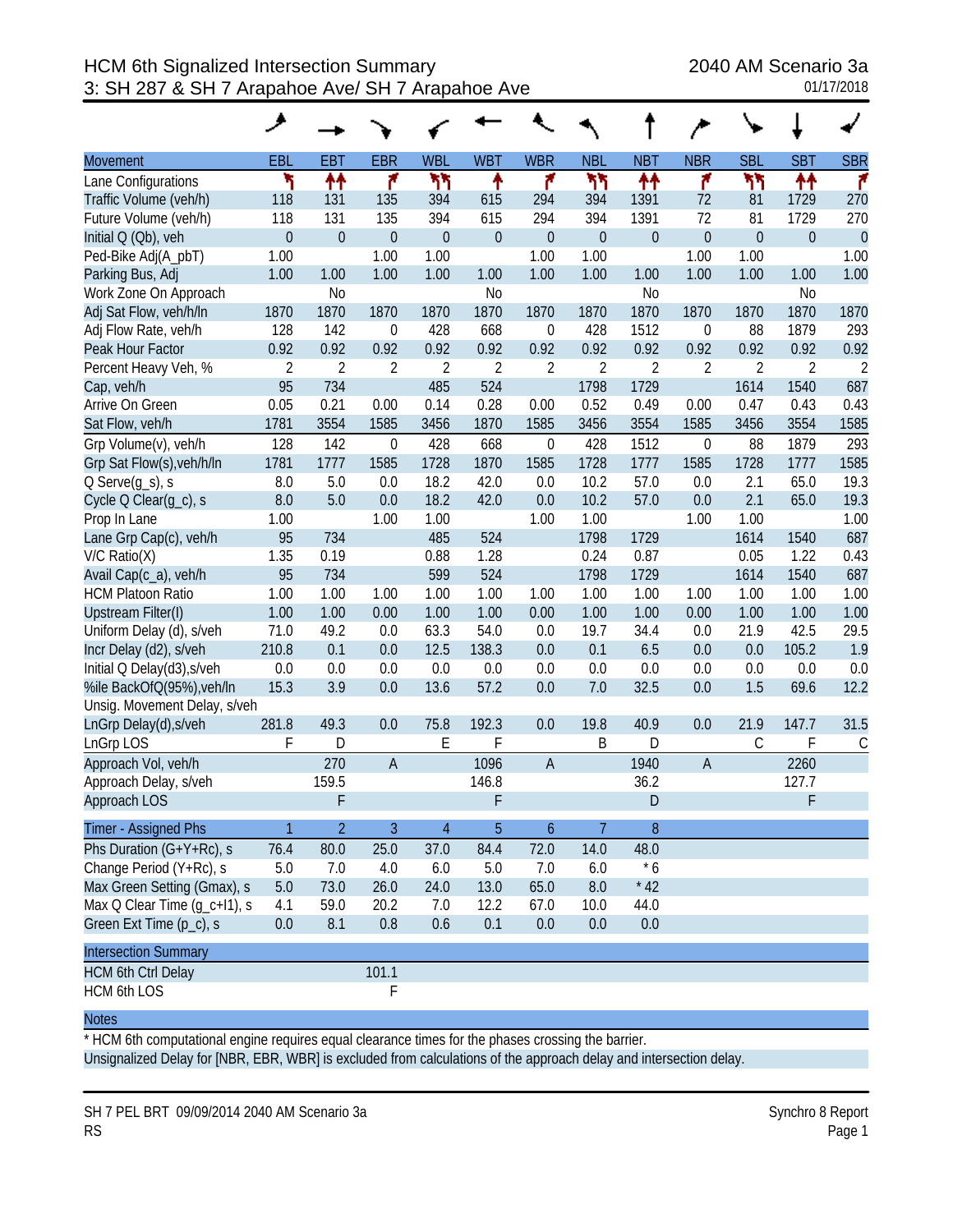|                              | ◢                |                |                  |                  |                  |                  |                  |                  |                  |                  |                |                |
|------------------------------|------------------|----------------|------------------|------------------|------------------|------------------|------------------|------------------|------------------|------------------|----------------|----------------|
| Movement                     | <b>EBL</b>       | <b>EBT</b>     | <b>EBR</b>       | <b>WBL</b>       | <b>WBT</b>       | <b>WBR</b>       | <b>NBL</b>       | <b>NBT</b>       | <b>NBR</b>       | <b>SBL</b>       | <b>SBT</b>     | <b>SBR</b>     |
| Lane Configurations          | ۲                | ↟↟             | ۴                | ካካ               | ۰                | ۴                | ካነ               | ↟↟               | ۴                | ካካ               | ↟↟             | r              |
| Traffic Volume (veh/h)       | 197              | 546            | 241              | 232              | 296              | 67               | 237              | 1769             | 402              | 384              | 1492           | 127            |
| Future Volume (veh/h)        | 197              | 546            | 241              | 232              | 296              | 67               | 237              | 1769             | 402              | 384              | 1492           | 127            |
| Initial Q (Qb), veh          | $\boldsymbol{0}$ | $\mathbf 0$    | $\overline{0}$   | $\boldsymbol{0}$ | $\boldsymbol{0}$ | $\mathbf 0$      | $\boldsymbol{0}$ | $\boldsymbol{0}$ | $\boldsymbol{0}$ | $\boldsymbol{0}$ | $\mathbf 0$    | $\mathbf 0$    |
| Ped-Bike Adj(A_pbT)          | 1.00             |                | 1.00             | 1.00             |                  | 1.00             | 1.00             |                  | 1.00             | 1.00             |                | 1.00           |
| Parking Bus, Adj             | 1.00             | 1.00           | 1.00             | 1.00             | 1.00             | 1.00             | 1.00             | 1.00             | 1.00             | 1.00             | 1.00           | 1.00           |
| Work Zone On Approach        |                  | N <sub>o</sub> |                  |                  | N <sub>o</sub>   |                  |                  | N <sub>0</sub>   |                  |                  | N <sub>0</sub> |                |
| Adj Sat Flow, veh/h/ln       | 1870             | 1870           | 1870             | 1870             | 1870             | 1870             | 1870             | 1870             | 1870             | 1870             | 1870           | 1870           |
| Adj Flow Rate, veh/h         | 214              | 593            | $\boldsymbol{0}$ | 252              | 322              | $\mathbf 0$      | 258              | 1923             | $\boldsymbol{0}$ | 417              | 1622           | 138            |
| Peak Hour Factor             | 0.92             | 0.92           | 0.92             | 0.92             | 0.92             | 0.92             | 0.92             | 0.92             | 0.92             | 0.92             | 0.92           | 0.92           |
| Percent Heavy Veh, %         | $\overline{2}$   | $\overline{2}$ | $\overline{2}$   | $\overline{2}$   | $\overline{2}$   | $\overline{2}$   | $\overline{2}$   | $\overline{2}$   | $\overline{2}$   | $\overline{2}$   | 2              | $\overline{2}$ |
| Cap, veh/h                   | 190              | 698            |                  | 276              | 274              |                  | 1371             | 1753             |                  | 1456             | 1841           | 821            |
| Arrive On Green              | 0.11             | 0.19           | 0.00             | 0.08             | 0.15             | 0.00             | 0.40             | 0.49             | 0.00             | 0.42             | 0.52           | 0.52           |
| Sat Flow, veh/h              | 1781             | 3741           | 1585             | 3456             | 1870             | 1585             | 3456             | 3554             | 1585             | 3456             | 3554           | 1585           |
| Grp Volume(v), veh/h         | 214              | 593            | $\boldsymbol{0}$ | 252              | 322              | $\mathbf 0$      | 258              | 1923             | $\boldsymbol{0}$ | 417              | 1622           | 138            |
| Grp Sat Flow(s), veh/h/ln    | 1781             | 1870           | 1585             | 1728             | 1870             | 1585             | 1728             | 1777             | 1585             | 1728             | 1777           | 1585           |
| $Q$ Serve $(g_s)$ , s        | 16.0             | 23.0           | 0.0              | 10.9             | 22.0             | 0.0              | 7.3              | 74.0             | 0.0              | 11.9             | 60.7           | 6.9            |
| Cycle Q Clear(g_c), s        | 16.0             | 23.0           | 0.0              | 10.9             | 22.0             | 0.0              | 7.3              | 74.0             | 0.0              | 11.9             | 60.7           | 6.9            |
| Prop In Lane                 | 1.00             |                | 1.00             | 1.00             |                  | 1.00             | 1.00             |                  | 1.00             | 1.00             |                | 1.00           |
| Lane Grp Cap(c), veh/h       | 190              | 698            |                  | 276              | 274              |                  | 1371             | 1753             |                  | 1456             | 1841           | 821            |
| $V/C$ Ratio $(X)$            | 1.13             | 0.85           |                  | 0.91             | 1.17             |                  | 0.19             | 1.10             |                  | 0.29             | 0.88           | 0.17           |
| Avail Cap(c_a), veh/h        | 190              | 698            |                  | 276              | 274              |                  | 1371             | 1753             |                  | 1456             | 1841           | 821            |
| <b>HCM Platoon Ratio</b>     | 1.00             | 1.00           | 1.00             | 1.00             | 1.00             | 1.00             | 1.00             | 1.00             | 1.00             | 1.00             | 1.00           | 1.00           |
| <b>Upstream Filter(I)</b>    | 1.00             | 1.00           | 0.00             | 1.00             | 1.00             | 0.00             | 1.00             | 1.00             | 0.00             | 1.00             | 1.00           | 1.00           |
| Uniform Delay (d), s/veh     | 67.0             | 59.0           | 0.0              | 68.5             | 64.0             | 0.0              | 29.5             | 38.0             | 0.0              | 28.6             | 32.1           | 19.1           |
| Incr Delay (d2), s/veh       | 103.3            | 9.7            | 0.0              | 32.0             | 109.8            | 0.0              | 0.1              | 53.1             | 0.0              | 0.1              | 6.5            | 0.4            |
| Initial Q Delay(d3), s/veh   | 0.0              | 0.0            | 0.0              | 0.0              | 0.0              | 0.0              | 0.0              | 0.0              | 0.0              | 0.0              | 0.0            | 0.0            |
| %ile BackOfQ(95%), veh/ln    | 19.3             | 17.1           | 0.0              | 10.0             | 27.8             | 0.0              | 5.3              | 57.2             | 0.0              | 8.4              | 34.0           | 4.7            |
| Unsig. Movement Delay, s/veh |                  |                |                  |                  |                  |                  |                  |                  |                  |                  |                |                |
| LnGrp Delay(d), s/veh        | 170.3            | 68.7           | 0.0              | 100.5            | 173.8            | 0.0              | 29.6             | 91.1             | 0.0              | 28.7             | 38.5           | 19.5           |
| LnGrp LOS                    | F                | E              |                  | F                | F                |                  | $\mathsf C$      | F                |                  | С                | D              | B              |
| Approach Vol, veh/h          |                  | 807            | $\overline{A}$   |                  | 574              | $\overline{A}$   |                  | 2181             | $\overline{A}$   |                  | 2177           |                |
| Approach Delay, s/veh        |                  | 95.6           |                  |                  | 141.6            |                  |                  | 83.9             |                  |                  | 35.4           |                |
| Approach LOS                 |                  | F              |                  |                  | F                |                  |                  | F                |                  |                  | D              |                |
| Timer - Assigned Phs         | $\mathbf{1}$     | $\overline{2}$ | 3                | $\overline{4}$   | 5                | $\boldsymbol{6}$ | 7                | 8                |                  |                  |                |                |
| Phs Duration (G+Y+Rc), s     | 68.5             | 81.0           | 16.0             | 34.0             | 64.8             | 84.7             | 22.0             | 28.0             |                  |                  |                |                |
| Change Period (Y+Rc), s      | $5.0\,$          | 7.0            | 4.0              | 6.0              | $5.0\,$          | 7.0              | 6.0              | $*6$             |                  |                  |                |                |
| Max Green Setting (Gmax), s  | 16.0             | 74.0           | 12.0             | 26.0             | 12.3             | 77.7             | 16.0             | $*22$            |                  |                  |                |                |
| Max Q Clear Time (g_c+l1), s | 13.9             | 76.0           | 12.9             | 25.0             | 9.3              | 62.7             | 18.0             | 24.0             |                  |                  |                |                |
| Green Ext Time (p_c), s      | 0.3              | 0.0            | 0.0              | 0.4              | 0.2              | 9.5              | 0.0              | 0.0              |                  |                  |                |                |
| <b>Intersection Summary</b>  |                  |                |                  |                  |                  |                  |                  |                  |                  |                  |                |                |
| <b>HCM 6th Ctrl Delay</b>    |                  |                | 72.9             |                  |                  |                  |                  |                  |                  |                  |                |                |
| <b>HCM 6th LOS</b>           |                  |                | E                |                  |                  |                  |                  |                  |                  |                  |                |                |

\* HCM 6th computational engine requires equal clearance times for the phases crossing the barrier.

Unsignalized Delay for [NBR, EBR, WBR] is excluded from calculations of the approach delay and intersection delay.

SH 7 PEL BRT 09/09/2014 2040 PM Scenario 3a Synchro 8 Report RS Page 1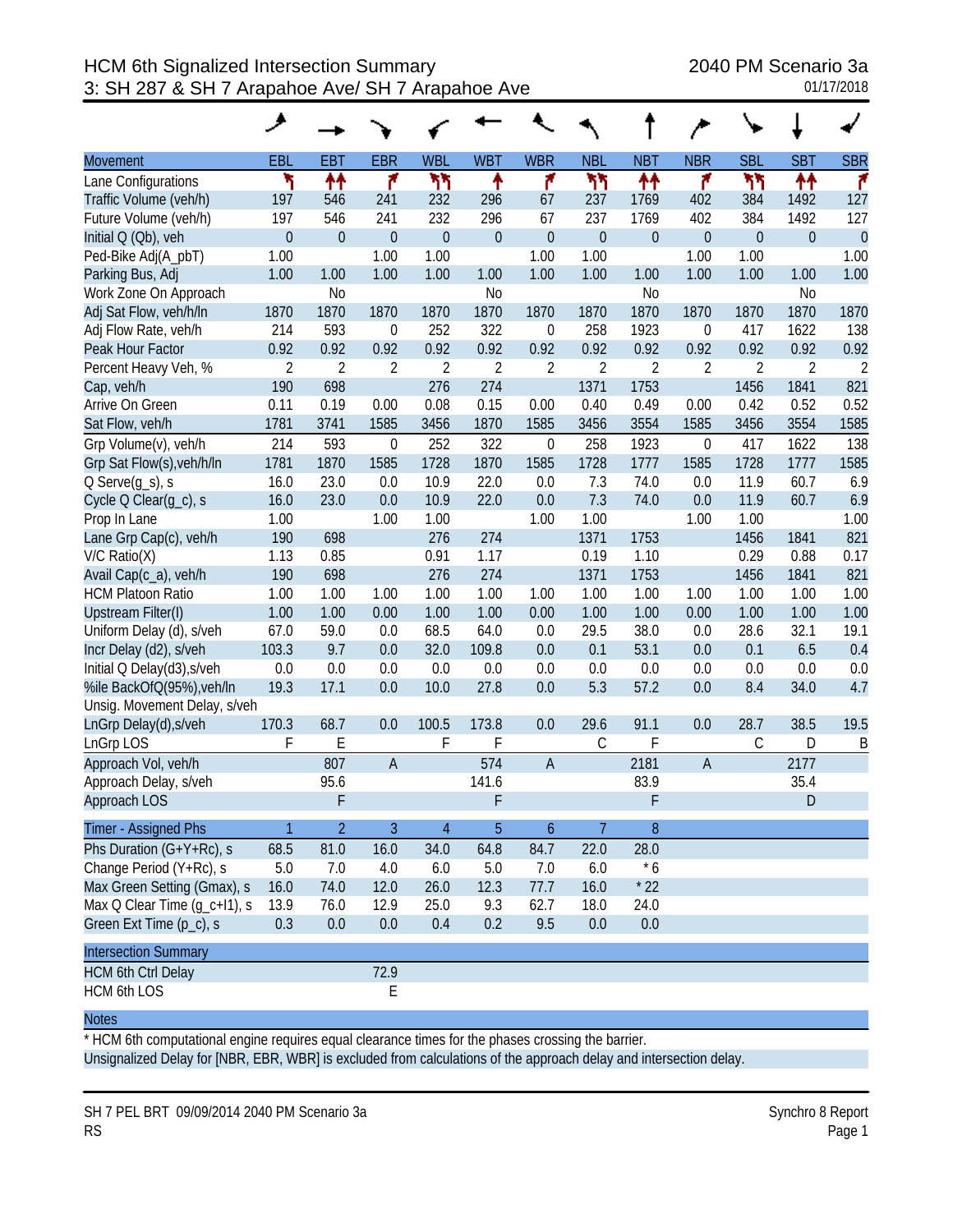|                              | مر               |                  |                  |                  |                  |                  |                  |                  |                  |                  |                |                |
|------------------------------|------------------|------------------|------------------|------------------|------------------|------------------|------------------|------------------|------------------|------------------|----------------|----------------|
| <b>Movement</b>              | EBL              | <b>EBT</b>       | <b>EBR</b>       | <b>WBL</b>       | <b>WBT</b>       | <b>WBR</b>       | <b>NBL</b>       | <b>NBT</b>       | <b>NBR</b>       | <b>SBL</b>       | <b>SBT</b>     | <b>SBR</b>     |
| Lane Configurations          | ۲                | ↟↟               | ۴                | ካካ               | ↟↟               | ۴                | ካነ               | ↟↟               | ۴                | ካካ               | ₩              | r              |
| Traffic Volume (veh/h)       | 118              | 131              | 135              | 394              | 615              | 294              | 394              | 1391             | 72               | 81               | 1729           | 270            |
| Future Volume (veh/h)        | 118              | 131              | 135              | 394              | 615              | 294              | 394              | 1391             | 72               | 81               | 1729           | 270            |
| Initial Q (Qb), veh          | $\boldsymbol{0}$ | $\boldsymbol{0}$ | $\boldsymbol{0}$ | $\boldsymbol{0}$ | $\boldsymbol{0}$ | $\boldsymbol{0}$ | $\boldsymbol{0}$ | $\boldsymbol{0}$ | $\boldsymbol{0}$ | $\boldsymbol{0}$ | $\mathbf 0$    | $\theta$       |
| Ped-Bike Adj(A_pbT)          | 1.00             |                  | 1.00             | 1.00             |                  | 1.00             | 1.00             |                  | 1.00             | 1.00             |                | 1.00           |
| Parking Bus, Adj             | 1.00             | 1.00             | 1.00             | 1.00             | 1.00             | 1.00             | 1.00             | 1.00             | 1.00             | 1.00             | 1.00           | 1.00           |
| Work Zone On Approach        |                  | N <sub>0</sub>   |                  |                  | N <sub>o</sub>   |                  |                  | N <sub>o</sub>   |                  |                  | N <sub>0</sub> |                |
| Adj Sat Flow, veh/h/ln       | 1870             | 1870             | 1870             | 1870             | 1870             | 1870             | 1870             | 1870             | 1870             | 1870             | 1870           | 1870           |
| Adj Flow Rate, veh/h         | 128              | 142              | $\mathbf 0$      | 428              | 668              | $\boldsymbol{0}$ | 428              | 1512             | $\boldsymbol{0}$ | 88               | 1879           | 293            |
| Peak Hour Factor             | 0.92             | 0.92             | 0.92             | 0.92             | 0.92             | 0.92             | 0.92             | 0.92             | 0.92             | 0.92             | 0.92           | 0.92           |
| Percent Heavy Veh, %         | $\overline{2}$   | $\overline{2}$   | $\overline{2}$   | $\overline{2}$   | $\overline{2}$   | $\overline{2}$   | $\overline{2}$   | $\overline{2}$   | $\overline{2}$   | $\overline{2}$   | $\overline{2}$ | $\overline{2}$ |
| Cap, veh/h                   | 119              | 450              |                  | 438              | 616              |                  | 1369             | 1990             |                  | 1161             | 1777           | 793            |
| Arrive On Green              | 0.07             | 0.13             | 0.00             | 0.13             | 0.17             | 0.00             | 0.40             | 0.56             | 0.00             | 0.34             | 0.50           | 0.50           |
| Sat Flow, veh/h              | 1781             | 3554             | 1585             | 3456             | 3554             | 1585             | 3456             | 3554             | 1585             | 3456             | 3554           | 1585           |
| Grp Volume(v), veh/h         | 128              | 142              | 0                | 428              | 668              | $\boldsymbol{0}$ | 428              | 1512             | $\mathbf 0$      | 88               | 1879           | 293            |
| Grp Sat Flow(s), veh/h/ln    | 1781             | 1777             | 1585             | 1728             | 1777             | 1585             | 1728             | 1777             | 1585             | 1728             | 1777           | 1585           |
| $Q$ Serve $(g_s)$ , s        | 10.0             | 5.5              | 0.0              | 18.5             | 26.0             | 0.0              | 12.8             | 48.9             | 0.0              | 2.6              | 75.0           | 17.0           |
| Cycle Q Clear(g_c), s        | 10.0             | 5.5              | 0.0              | 18.5             | 26.0             | 0.0              | 12.8             | 48.9             | 0.0              | 2.6              | 75.0           | 17.0           |
| Prop In Lane                 | 1.00             |                  | 1.00             | 1.00             |                  | 1.00             | 1.00             |                  | 1.00             | 1.00             |                | 1.00           |
| Lane Grp Cap(c), veh/h       | 119              | 450              |                  | 438              | 616              |                  | 1369             | 1990             |                  | 1161             | 1777           | 793            |
| $V/C$ Ratio $(X)$            | 1.08             | 0.32             |                  | 0.98             | 1.08             |                  | 0.31             | 0.76             |                  | 0.08             | 1.06           | 0.37           |
| Avail Cap(c_a), veh/h        | 119              | 450              |                  | 438              | 616              |                  | 1369             | 1990             |                  | 1161             | 1777           | 793            |
| <b>HCM Platoon Ratio</b>     | 1.00             | 1.00             | 1.00             | 1.00             | 1.00             | 1.00             | 1.00             | 1.00             | 1.00             | 1.00             | 1.00           | 1.00           |
| <b>Upstream Filter(I)</b>    | 1.00             | 1.00             | 0.00             | 1.00             | 1.00             | 0.00             | 1.00             | 1.00             | 0.00             | 1.00             | 1.00           | 1.00           |
| Uniform Delay (d), s/veh     | 70.0             | 59.6             | 0.0              | 65.3             | 62.0             | 0.0              | 31.2             | 25.3             | 0.0              | 33.9             | 37.5           | 23.0           |
| Incr Delay (d2), s/veh       | 105.0            | 0.4              | 0.0              | 37.1             | 61.3             | 0.0              | 0.1              | 2.8              | 0.0              | 0.0              | 38.4           | 1.3            |
| Initial Q Delay(d3), s/veh   | 0.0              | 0.0              | 0.0              | 0.0              | 0.0              | 0.0              | 0.0              | 0.0              | 0.0              | 0.0              | 0.0            | 0.0            |
| %ile BackOfQ(95%), veh/ln    | 12.9             | 4.4              | 0.0              | 15.6             | 24.5             | 0.0              | 8.9              | 26.9             | 0.0              | 1.9              | 52.0           | 10.8           |
| Unsig. Movement Delay, s/veh |                  |                  |                  |                  |                  |                  |                  |                  |                  |                  |                |                |
| LnGrp Delay(d), s/veh        | 175.0            | 60.0             | 0.0              | 102.4            | 123.3            | 0.0              | 31.4             | 28.1             | 0.0              | 34.0             | 75.9           | 24.3           |
| LnGrp LOS                    | F                | E                |                  | F                | F                |                  | С                | $\mathsf{C}$     |                  | $\mathsf C$      | F              | $\mathsf{C}$   |
| Approach Vol, veh/h          |                  | 270              | $\overline{A}$   |                  | 1096             | $\overline{A}$   |                  | 1940             | $\sf A$          |                  | 2260           |                |
| Approach Delay, s/veh        |                  | 114.5            |                  |                  | 115.1            |                  |                  | 28.8             |                  |                  | 67.6           |                |
| Approach LOS                 |                  | F                |                  |                  | F                |                  |                  | C                |                  |                  | E              |                |
| Timer - Assigned Phs         | $\mathbf{1}$     | $\overline{2}$   | $\overline{3}$   | $\overline{4}$   | 5                | $\boldsymbol{6}$ | $\overline{7}$   | $\boldsymbol{8}$ |                  |                  |                |                |
| Phs Duration (G+Y+Rc), s     | 55.6             | 91.0             | 23.0             | 25.0             | 64.6             | 82.0             | 16.0             | 32.0             |                  |                  |                |                |
| Change Period (Y+Rc), s      | 5.0              | 7.0              | 4.0              | 6.0              | 5.0              | 7.0              | 6.0              | $*6$             |                  |                  |                |                |
| Max Green Setting (Gmax), s  | 8.0              | 84.0             | 19.0             | 17.0             | 17.0             | 75.0             | 10.0             | $*26$            |                  |                  |                |                |
| Max Q Clear Time (q_c+l1), s | 4.6              | 50.9             | 20.5             | 7.5              | 14.8             | 77.0             | 12.0             | 28.0             |                  |                  |                |                |
| Green Ext Time (p_c), s      | 0.1              | 12.9             | 0.0              | 0.4              | 0.4              | 0.0              | 0.0              | $0.0\,$          |                  |                  |                |                |
| <b>Intersection Summary</b>  |                  |                  |                  |                  |                  |                  |                  |                  |                  |                  |                |                |
| <b>HCM 6th Ctrl Delay</b>    |                  |                  | 65.7             |                  |                  |                  |                  |                  |                  |                  |                |                |
| <b>HCM 6th LOS</b>           |                  |                  | E                |                  |                  |                  |                  |                  |                  |                  |                |                |

\* HCM 6th computational engine requires equal clearance times for the phases crossing the barrier.

Unsignalized Delay for [NBR, EBR, WBR] is excluded from calculations of the approach delay and intersection delay.

SH 7 PEL BRT 09/09/2014 2040 AM Scenario 3b Synchro 8 Report RS Page 1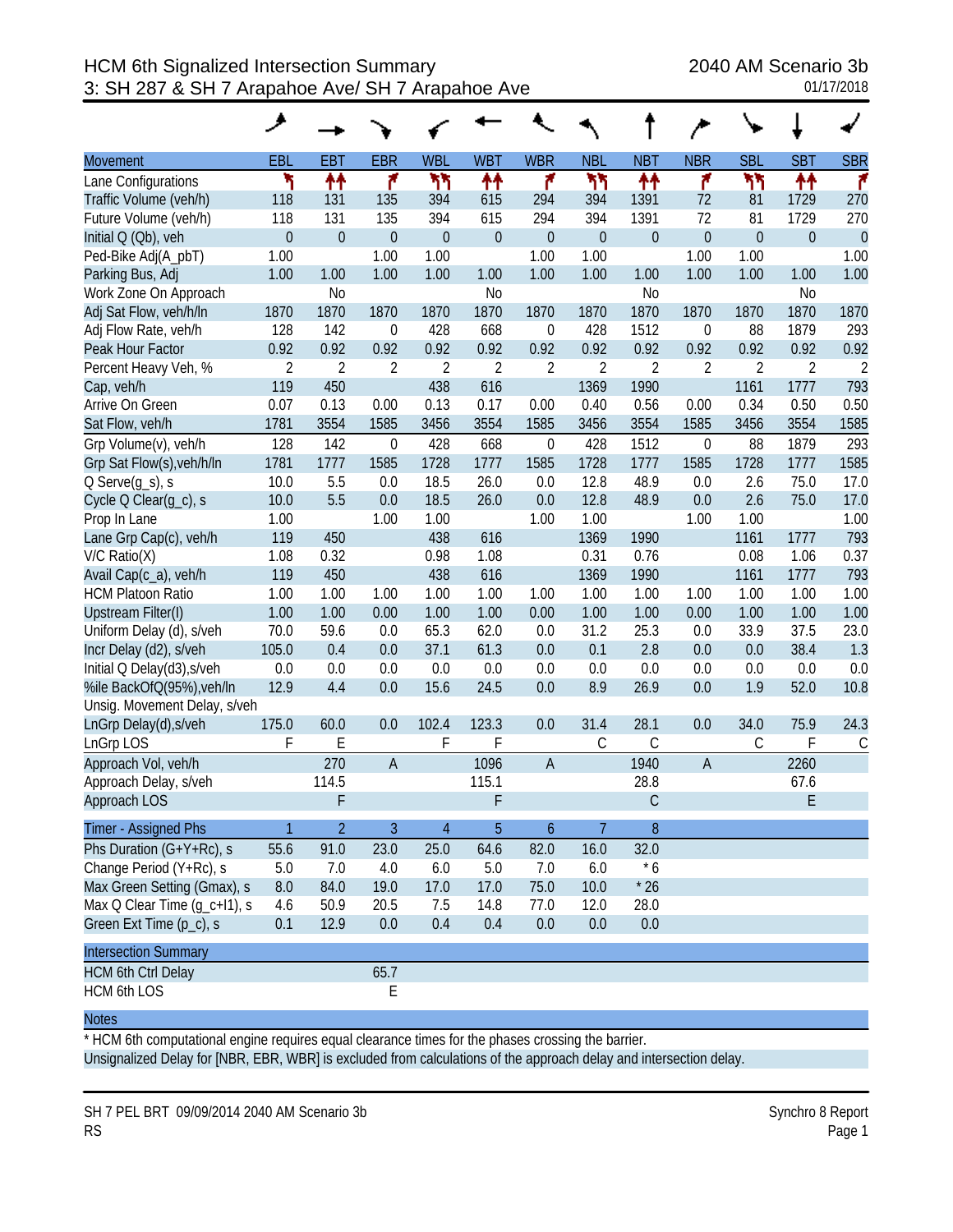|                              | ◢                |                |                |                  |                  |                |                  |                  |                  |                |                |                |
|------------------------------|------------------|----------------|----------------|------------------|------------------|----------------|------------------|------------------|------------------|----------------|----------------|----------------|
| Movement                     | <b>EBL</b>       | <b>EBT</b>     | <b>EBR</b>     | <b>WBL</b>       | <b>WBT</b>       | <b>WBR</b>     | <b>NBL</b>       | <b>NBT</b>       | <b>NBR</b>       | <b>SBL</b>     | <b>SBT</b>     | <b>SBR</b>     |
| Lane Configurations          | ۲                | ↟↟             | ۴              | ካካ               | ↟↟               | ۴              | ካነ               | ↟↟               | ۴                | ካካ             | ↟↟             | r              |
| Traffic Volume (veh/h)       | 197              | 546            | 241            | 232              | 296              | 67             | 237              | 1769             | 402              | 384            | 1492           | 127            |
| Future Volume (veh/h)        | 197              | 546            | 241            | 232              | 296              | 67             | 237              | 1769             | 402              | 384            | 1492           | 127            |
| Initial Q (Qb), veh          | $\boldsymbol{0}$ | $\mathbf 0$    | $\overline{0}$ | $\boldsymbol{0}$ | $\boldsymbol{0}$ | $\mathbf 0$    | $\boldsymbol{0}$ | $\boldsymbol{0}$ | $\boldsymbol{0}$ | $\mathbf 0$    | $\mathbf 0$    | $\mathbf 0$    |
| Ped-Bike Adj(A_pbT)          | 1.00             |                | 1.00           | 1.00             |                  | 1.00           | 1.00             |                  | 1.00             | 1.00           |                | 1.00           |
| Parking Bus, Adj             | 1.00             | 1.00           | 1.00           | 1.00             | 1.00             | 1.00           | 1.00             | 1.00             | 1.00             | 1.00           | 1.00           | 1.00           |
| Work Zone On Approach        |                  | N <sub>o</sub> |                |                  | N <sub>o</sub>   |                |                  | N <sub>0</sub>   |                  |                | N <sub>0</sub> |                |
| Adj Sat Flow, veh/h/ln       | 1870             | 1870           | 1870           | 1870             | 1870             | 1870           | 1870             | 1870             | 1870             | 1870           | 1870           | 1870           |
| Adj Flow Rate, veh/h         | 214              | 593            | $\mathbf 0$    | 252              | 322              | $\mathbf 0$    | 258              | 1923             | $\boldsymbol{0}$ | 417            | 1622           | 138            |
| Peak Hour Factor             | 0.92             | 0.92           | 0.92           | 0.92             | 0.92             | 0.92           | 0.92             | 0.92             | 0.92             | 0.92           | 0.92           | 0.92           |
| Percent Heavy Veh, %         | $\overline{2}$   | $\overline{2}$ | $\overline{2}$ | $\overline{2}$   | $\overline{2}$   | $\overline{2}$ | $\overline{2}$   | $\overline{2}$   | $\overline{2}$   | $\overline{2}$ | 2              | $\overline{2}$ |
| Cap, veh/h                   | 205              | 580            |                | 253              | 373              |                | 948              | 1831             |                  | 1017           | 1902           | 849            |
| Arrive On Green              | 0.12             | 0.16           | 0.00           | 0.07             | 0.10             | 0.00           | 0.27             | 0.52             | 0.00             | 0.29           | 0.54           | 0.54           |
| Sat Flow, veh/h              | 1781             | 3741           | 1585           | 3456             | 3741             | 1585           | 3456             | 3554             | 1585             | 3456           | 3554           | 1585           |
| Grp Volume(v), veh/h         | 214              | 593            | $\mathbf 0$    | 252              | 322              | $\mathbf 0$    | 258              | 1923             | $\boldsymbol{0}$ | 417            | 1622           | 138            |
| Grp Sat Flow(s), veh/h/ln    | 1781             | 1870           | 1585           | 1728             | 1870             | 1585           | 1728             | 1777             | 1585             | 1728           | 1777           | 1585           |
| $Q$ Serve $(g_s)$ , s        | 17.3             | 23.3           | 0.0            | 10.9             | 12.7             | 0.0            | 8.8              | 77.3             | 0.0              | 14.5           | 58.5           | 6.6            |
| Cycle Q Clear(g_c), s        | 17.3             | 23.3           | 0.0            | 10.9             | 12.7             | 0.0            | 8.8              | 77.3             | 0.0              | 14.5           | 58.5           | 6.6            |
| Prop In Lane                 | 1.00             |                | 1.00           | 1.00             |                  | 1.00           | 1.00             |                  | 1.00             | 1.00           |                | 1.00           |
| Lane Grp Cap(c), veh/h       | 205              | 580            |                | 253              | 373              |                | 948              | 1831             |                  | 1017           | 1902           | 849            |
| $V/C$ Ratio $(X)$            | 1.04             | 1.02           |                | 0.99             | 0.86             |                | 0.27             | 1.05             |                  | 0.41           | 0.85           | 0.16           |
| Avail Cap(c_a), veh/h        | 205              | 580            |                | 253              | 399              |                | 948              | 1831             |                  | 1017           | 1902           | 849            |
| <b>HCM Platoon Ratio</b>     | 1.00             | 1.00           | 1.00           | 1.00             | 1.00             | 1.00           | 1.00             | 1.00             | 1.00             | 1.00           | 1.00           | 1.00           |
| <b>Upstream Filter(I)</b>    | 1.00             | 1.00           | 0.00           | 1.00             | 1.00             | 0.00           | 1.00             | 1.00             | 0.00             | 1.00           | 1.00           | 1.00           |
| Uniform Delay (d), s/veh     | 66.3             | 63.4           | 0.0            | 69.5             | 66.5             | 0.0            | 42.7             | 36.4             | 0.0              | 42.5           | 29.8           | 17.7           |
| Incr Delay (d2), s/veh       | 74.1             | 43.1           | 0.0            | 54.9             | 16.7             | 0.0            | 0.2              | 35.6             | 0.0              | 0.3            | 5.1            | 0.4            |
| Initial Q Delay(d3), s/veh   | 0.0              | 0.0            | 0.0            | 0.0              | 0.0              | 0.0            | 0.0              | 0.0              | 0.0              | 0.0            | 0.0            | 0.0            |
| %ile BackOfQ(95%), veh/In    | 17.9             | 20.7           | 0.0            | 11.0             | 11.2             | 0.0            | 6.6              | 52.0             | 0.0              | 10.1           | 32.3           | 4.5            |
| Unsig. Movement Delay, s/veh |                  |                |                |                  |                  |                |                  |                  |                  |                |                |                |
| LnGrp Delay(d), s/veh        | 140.5            | 106.5          | 0.0            | 124.4            | 83.2             | 0.0            | 42.8             | 71.9             | 0.0              | 42.7           | 34.9           | 18.1           |
| LnGrp LOS                    | F                | F              |                | F                | F                |                | D                | F                |                  | D              | $\mathsf C$    | B              |
| Approach Vol, veh/h          |                  | 807            | $\overline{A}$ |                  | 574              | $\overline{A}$ |                  | 2181             | $\overline{A}$   |                | 2177           |                |
| Approach Delay, s/veh        |                  | 115.5          |                |                  | 101.3            |                |                  | 68.5             |                  |                | 35.3           |                |
| Approach LOS                 |                  | F              |                |                  | F                |                |                  | E                |                  |                | D              |                |
| Timer - Assigned Phs         | $\mathbf{1}$     | $\overline{2}$ | 3              | $\overline{4}$   | 5                | 6              | 7                | 8                |                  |                |                |                |
| Phs Duration (G+Y+Rc), s     | 49.4             | 84.3           | 15.0           | 29.3             | 46.4             | 87.3           | 23.3             | 21.0             |                  |                |                |                |
| Change Period (Y+Rc), s      | $5.0\,$          | 7.0            | 4.0            | 6.0              | $5.0\,$          | 7.0            | 6.0              | $*6$             |                  |                |                |                |
| Max Green Setting (Gmax), s  | 17.4             | 77.3           | 11.0           | 22.3             | 14.4             | 80.3           | 17.3             | $*16$            |                  |                |                |                |
| Max Q Clear Time (g_c+l1), s | 16.5             | 79.3           | 12.9           | 25.3             | 10.8             | 60.5           | 19.3             | 14.7             |                  |                |                |                |
| Green Ext Time (p_c), s      | 0.2              | 0.0            | 0.0            | 0.0              | 0.3              | 11.4           | 0.0              | 0.2              |                  |                |                |                |
| <b>Intersection Summary</b>  |                  |                |                |                  |                  |                |                  |                  |                  |                |                |                |
| <b>HCM 6th Ctrl Delay</b>    |                  |                | 65.8           |                  |                  |                |                  |                  |                  |                |                |                |
| <b>HCM 6th LOS</b>           |                  |                | E              |                  |                  |                |                  |                  |                  |                |                |                |

\* HCM 6th computational engine requires equal clearance times for the phases crossing the barrier. Unsignalized Delay for [NBR, EBR, WBR] is excluded from calculations of the approach delay and intersection delay.

SH 7 PEL BRT 09/09/2014 2040 PM Scenario 3b Synchro 8 Report RS Page 1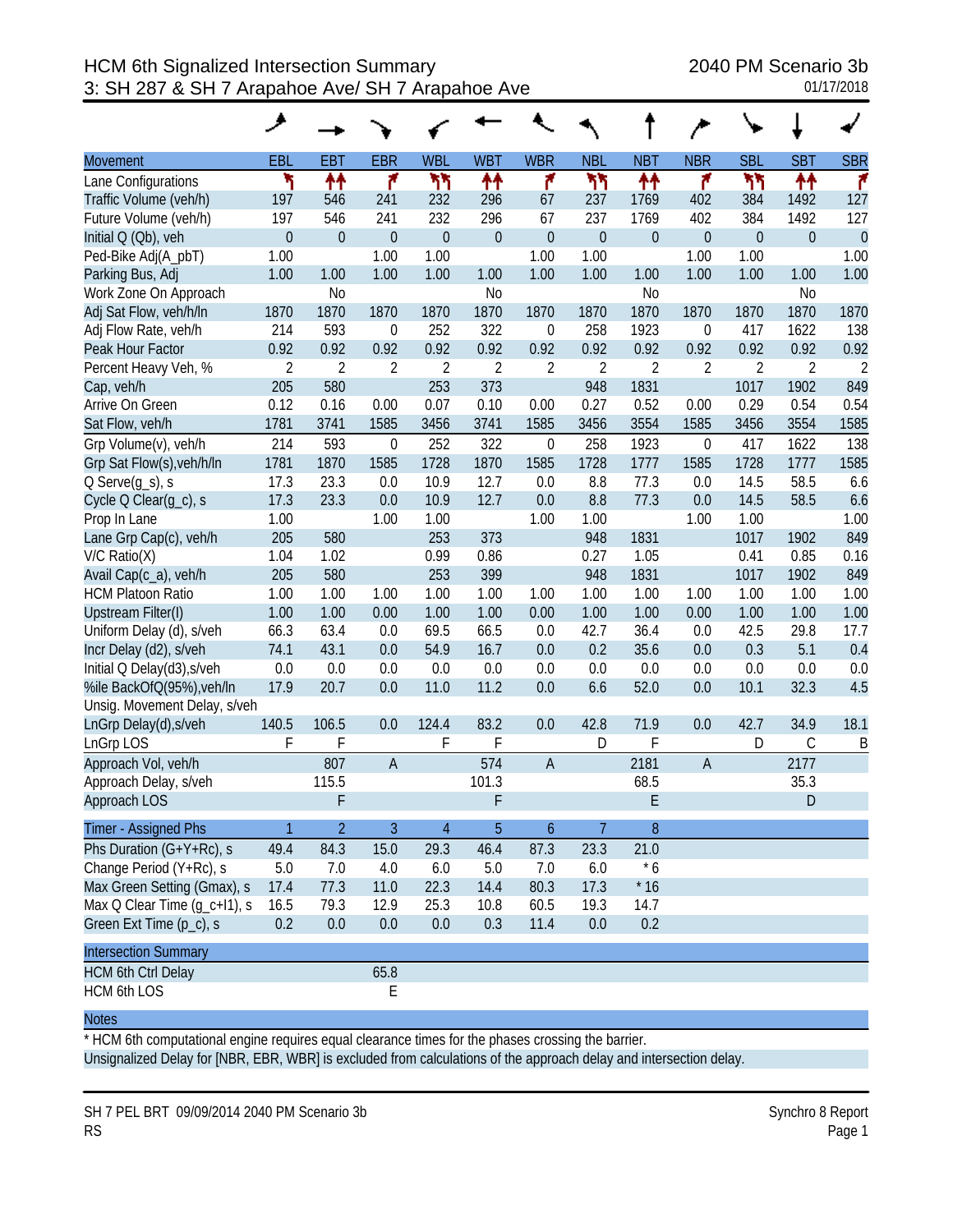|                              | ◢                |                  |                  |                  |                  |                  |                  |                |                  |                  |                  |                |
|------------------------------|------------------|------------------|------------------|------------------|------------------|------------------|------------------|----------------|------------------|------------------|------------------|----------------|
| Movement                     | <b>EBL</b>       | <b>EBT</b>       | <b>EBR</b>       | <b>WBL</b>       | <b>WBT</b>       | <b>WBR</b>       | <b>NBL</b>       | <b>NBT</b>     | <b>NBR</b>       | <b>SBL</b>       | <b>SBT</b>       | <b>SBR</b>     |
| Lane Configurations          | ۲                | ↟↟               | ۴                | ۲                | ↟↟               | ۴                | ካነ               | ↟↟             | ۴                | ካካ               | ↟↟               | f.             |
| Traffic Volume (veh/h)       | 118              | 131              | 135              | 394              | 615              | 294              | 394              | 1391           | 72               | 81               | 1729             | 270            |
| Future Volume (veh/h)        | 118              | 131              | 135              | 394              | 615              | 294              | 394              | 1391           | 72               | 81               | 1729             | 270            |
| Initial Q (Qb), veh          | $\boldsymbol{0}$ | $\boldsymbol{0}$ | $\boldsymbol{0}$ | $\boldsymbol{0}$ | $\boldsymbol{0}$ | $\mathbf 0$      | $\boldsymbol{0}$ | $\overline{0}$ | $\boldsymbol{0}$ | $\boldsymbol{0}$ | $\boldsymbol{0}$ | $\theta$       |
| Ped-Bike Adj(A_pbT)          | 1.00             |                  | 1.00             | 1.00             |                  | 1.00             | 1.00             |                | 1.00             | 1.00             |                  | 1.00           |
| Parking Bus, Adj             | 1.00             | 1.00             | 1.00             | 1.00             | 1.00             | 1.00             | 1.00             | 1.00           | 1.00             | 1.00             | 1.00             | 1.00           |
| Work Zone On Approach        |                  | N <sub>0</sub>   |                  |                  | N <sub>o</sub>   |                  |                  | N <sub>0</sub> |                  |                  | N <sub>0</sub>   |                |
| Adj Sat Flow, veh/h/ln       | 1870             | 1870             | 1870             | 1870             | 1870             | 1870             | 1870             | 1870           | 1870             | 1870             | 1870             | 1870           |
| Adj Flow Rate, veh/h         | 128              | 142              | $\boldsymbol{0}$ | 428              | 668              | $\mathbf 0$      | 428              | 1512           | $\mathbf 0$      | 88               | 1879             | 293            |
| Peak Hour Factor             | 0.92             | 0.92             | 0.92             | 0.92             | 0.92             | 0.92             | 0.92             | 0.92           | 0.92             | 0.92             | 0.92             | 0.92           |
| Percent Heavy Veh, %         | $\overline{2}$   | $\overline{2}$   | $\overline{2}$   | $\overline{2}$   | $\overline{2}$   | $\overline{2}$   | $\overline{2}$   | $\overline{2}$ | $\overline{2}$   | $\overline{2}$   | $\overline{2}$   | $\overline{2}$ |
| Cap, veh/h                   | 149              | 384              |                  | 344              | 725              |                  | 1689             | 3262           |                  | 130              | 1611             | 719            |
| Arrive On Green              | 0.08             | 0.11             | 0.00             | 0.19             | 0.20             | 0.00             | 0.49             | 0.92           | 0.00             | 0.04             | 0.45             | 0.45           |
| Sat Flow, veh/h              | 1781             | 3554             | 1585             | 1781             | 3554             | 1585             | 3456             | 3554           | 1585             | 3456             | 3554             | 1585           |
| Grp Volume(v), veh/h         | 128              | 142              | $\mathbf 0$      | 428              | 668              | $\mathbf 0$      | 428              | 1512           | $\mathbf 0$      | 88               | 1879             | 293            |
| Grp Sat Flow(s), veh/h/ln    | 1781             | 1777             | 1585             | 1781             | 1777             | 1585             | 1728             | 1777           | 1585             | 1728             | 1777             | 1585           |
| $Q$ Serve $(g_s)$ , s        | 10.6             | 5.6              | 0.0              | 29.0             | 27.6             | 0.0              | 10.8             | 9.1            | 0.0              | 3.8              | 68.0             | 18.6           |
| Cycle Q Clear(g_c), s        | 10.6             | 5.6              | 0.0              | 29.0             | 27.6             | 0.0              | 10.8             | 9.1            | 0.0              | 3.8              | 68.0             | 18.6           |
| Prop In Lane                 | 1.00             |                  | 1.00             | 1.00             |                  | 1.00             | 1.00             |                | 1.00             | 1.00             |                  | 1.00           |
| Lane Grp Cap(c), veh/h       | 149              | 384              |                  | 344              | 725              |                  | 1689             | 3262           |                  | 130              | 1611             | 719            |
| $V/C$ Ratio $(X)$            | 0.86             | 0.37             |                  | 1.24             | 0.92             |                  | 0.25             | 0.46           |                  | 0.68             | 1.17             | 0.41           |
| Avail Cap(c_a), veh/h        | 154              | 384              |                  | 344              | 758              |                  | 1689             | 3262           |                  | 138              | 1611             | 719            |
| <b>HCM Platoon Ratio</b>     | 1.00             | 1.00             | 1.00             | 1.00             | 1.00             | 1.00             | 1.00             | 1.00           | 1.00             | 1.00             | 1.00             | 1.00           |
| <b>Upstream Filter(I)</b>    | 1.00             | 1.00             | 0.00             | 1.00             | 1.00             | 0.00             | 1.00             | 1.00           | 0.00             | 1.00             | 1.00             | 1.00           |
| Uniform Delay (d), s/veh     | 67.8             | 62.2             | 0.0              | 60.5             | 58.5             | 0.0              | 22.4             | 0.9            | 0.0              | 71.3             | 41.0             | 27.5           |
| Incr Delay (d2), s/veh       | 34.3             | 0.6              | 0.0              | 131.5            | 16.2             | 0.0              | 0.1              | 0.5            | 0.0              | 11.7             | 82.0             | 1.7            |
| Initial Q Delay(d3), s/veh   | 0.0              | 0.0              | 0.0              | 0.0              | 0.0              | 0.0              | 0.0              | 0.0            | 0.0              | 0.0              | 0.0              | 0.0            |
| %ile BackOfQ(95%), veh/In    | 10.2             | 4.5              | 0.0              | 37.6             | 20.0             | 0.0              | 7.6              | 0.4            | 0.0              | 3.3              | 63.9             | 11.8           |
| Unsig. Movement Delay, s/veh |                  |                  |                  |                  |                  |                  |                  |                |                  |                  |                  |                |
| LnGrp Delay(d), s/veh        | 102.1            | 62.7             | 0.0              | 192.0            | 74.7             | 0.0              | 22.4             | 1.4            | 0.0              | 83.0             | 123.0            | 29.2           |
| LnGrp LOS                    | F                | E                |                  | F                | E                |                  | $\mathsf C$      | Α              |                  | F                | F                | $\mathsf C$    |
| Approach Vol, veh/h          |                  | 270              | $\overline{A}$   |                  | 1096             | $\overline{A}$   |                  | 1940           | $\overline{A}$   |                  | 2260             |                |
| Approach Delay, s/veh        |                  | 81.4             |                  |                  | 120.5            |                  |                  | 6.0            |                  |                  | 109.3            |                |
| Approach LOS                 |                  | F                |                  |                  | F                |                  |                  | $\mathsf{A}$   |                  |                  | F                |                |
| Timer - Assigned Phs         | $\mathbf{1}$     | $\overline{2}$   | 3                | $\overline{4}$   | 5                | $\boldsymbol{6}$ | 7                | 8              |                  |                  |                  |                |
| Phs Duration (G+Y+Rc), s     | 10.6             | 145.1            | 33.0             | 22.2             | 80.7             | 75.0             | 18.6             | 36.6           |                  |                  |                  |                |
| Change Period (Y+Rc), s      | 5.0              | 7.0              | 4.0              | 6.0              | 7.0              | $*7$             | 6.0              | $*6$           |                  |                  |                  |                |
| Max Green Setting (Gmax), s  | 6.0              | 77.0             | 29.0             | 16.0             | 15.0             | $*68$            | 13.0             | $*32$          |                  |                  |                  |                |
| Max Q Clear Time (g_c+l1), s | 5.8              | 11.1             | 31.0             | 7.6              | 12.8             | 70.0             | 12.6             | 29.6           |                  |                  |                  |                |
| Green Ext Time (p_c), s      | 0.0              | 15.1             | 0.0              | 0.4              | 0.4              | 0.0              | 0.0              | 1.0            |                  |                  |                  |                |
| <b>Intersection Summary</b>  |                  |                  |                  |                  |                  |                  |                  |                |                  |                  |                  |                |
| <b>HCM 6th Ctrl Delay</b>    |                  |                  | 74.1             |                  |                  |                  |                  |                |                  |                  |                  |                |
| <b>HCM 6th LOS</b>           |                  |                  | E                |                  |                  |                  |                  |                |                  |                  |                  |                |

\* HCM 6th computational engine requires equal clearance times for the phases crossing the barrier. Unsignalized Delay for [NBR, EBR, WBR] is excluded from calculations of the approach delay and intersection delay.

SH 7 PEL BRT 09/09/2014 2040 AM Scenario 3c Synchro 8 Report RS Page 1